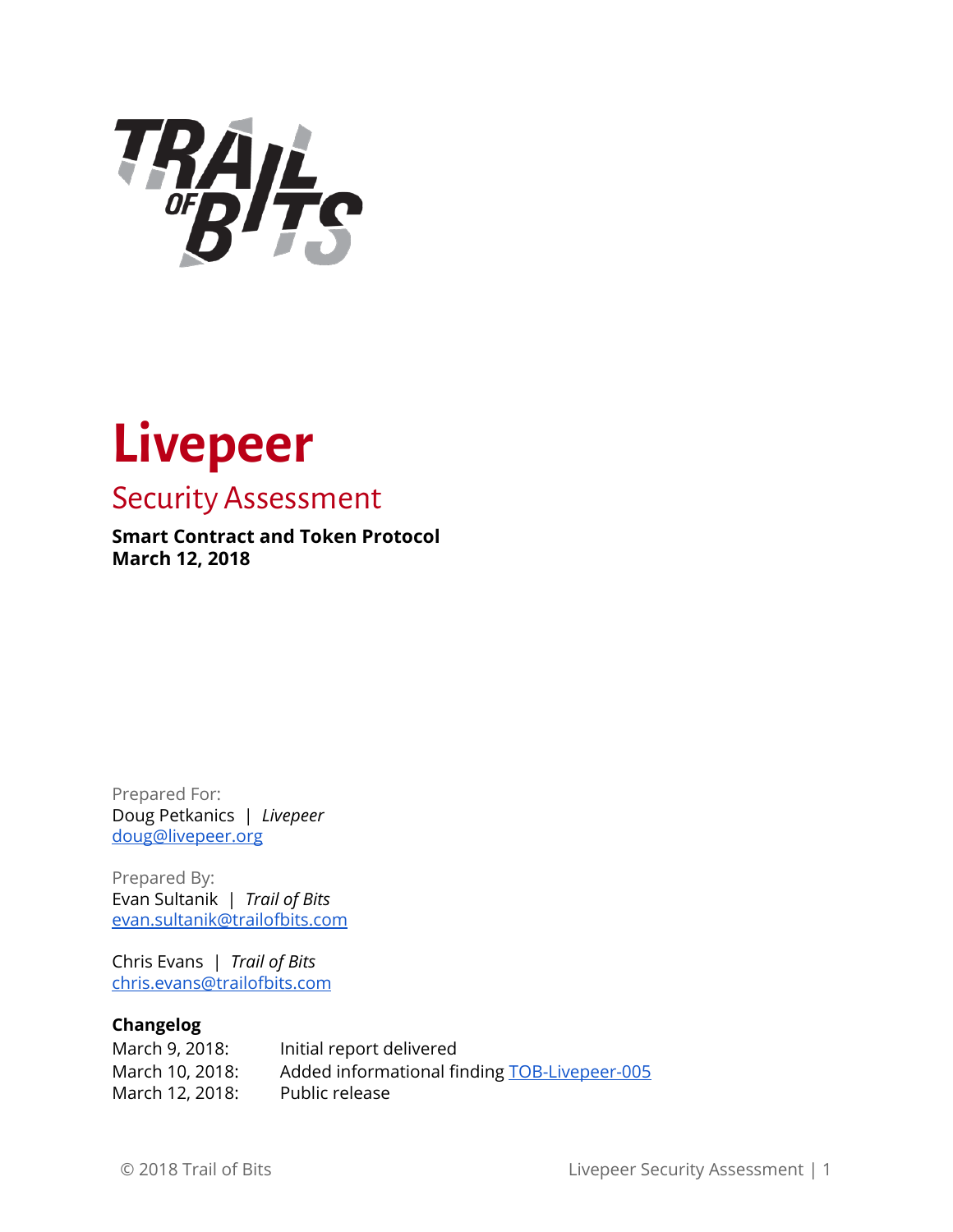Executive [Summary](#page-2-0)

[Coverage](#page-4-0)

Project [Dashboard](#page-6-0)

[Recommendations](#page-7-0) Summary

[Short](#page-7-1) Term

Long [Term](#page-7-2)

Findings [summary](#page-8-0)

1. [Transcoder](#page-9-0) election can be predictable and influenced

2. Loss of precision for sufficiently high [denominator](#page-11-0) and amount

3. [Pseudorandom](#page-13-0) number generation is not random

4. [Transcoders](#page-15-0) with low bonded stake can avoid slashing penalties

5. Bonding [synchronization](#page-17-0) errors between data structures can enable stolen and locked [tokens](#page-17-0)

- A. Vulnerability [classifications](#page-20-0)
- B. Code quality [recommendations](#page-22-0)
- C. [Slither](#page-23-0)

**[Usage](#page-23-1)** 

D. Storage mapping deletion pattern in [SortedDoublyLL](#page-24-0)

E. [Pseudorandom](#page-26-0) number generation in smart contracts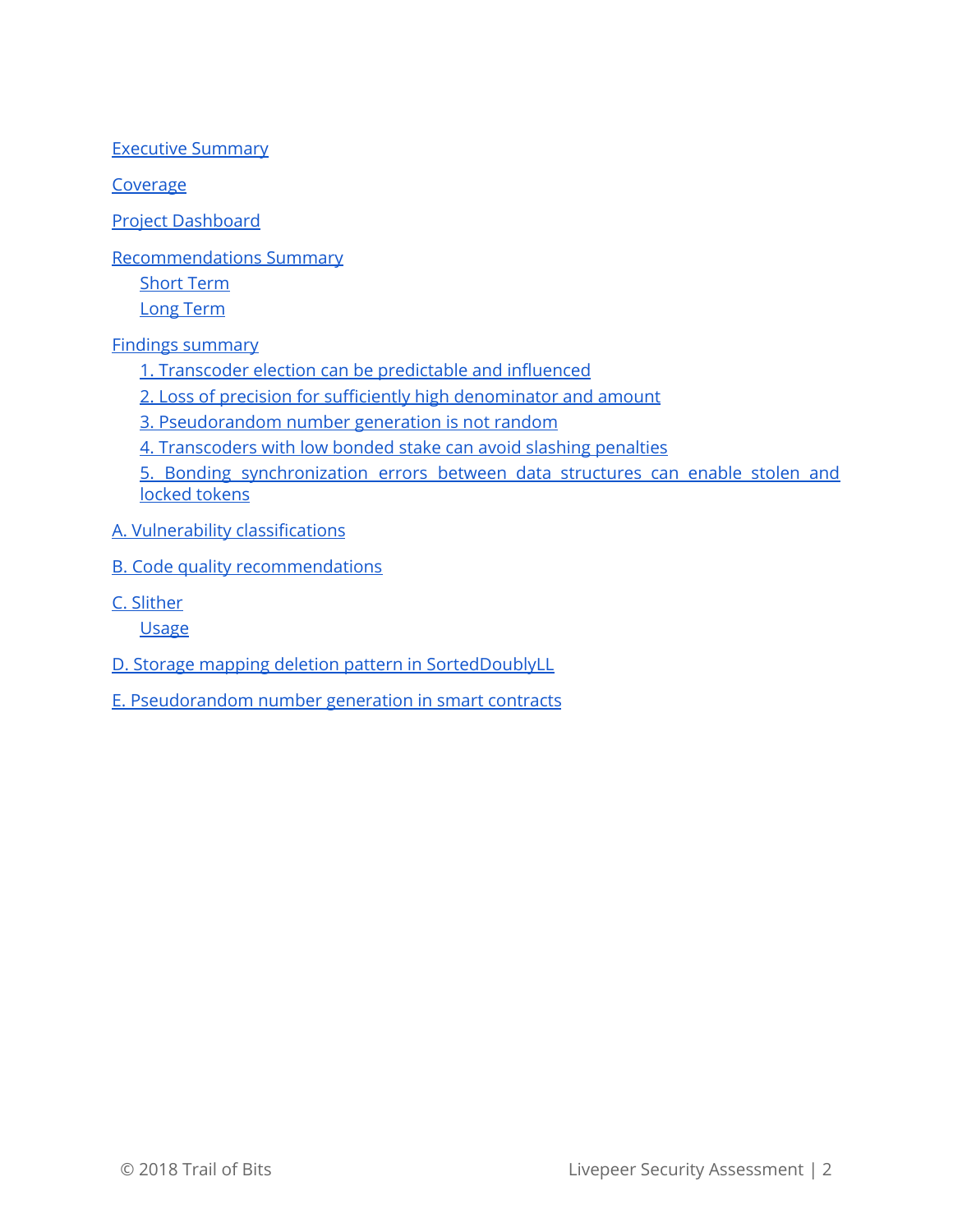### <span id="page-2-0"></span>Executive Summary

From February 26 through March 9, 2018, Livepeer engaged with Trail of Bits to assess the Livepeer system's smart contracts. The assessed contracts components were written in Solidity with a small amount of EVM assembly. Trail of Bits conducted this assessment over the course of four person-weeks with two engineers.

The priority of the assessment focused on interactions between bonding management, job management, stake and earning allocation, and round progression. We directed extensive static analysis and dynamic instrumentation effort towards finding interactions that could lead to ill-gotten monetary gain or denial of service attacks against the protocol.

The code reviewed is of excellent quality, written with obvious awareness of current smart contract development best practices and utilizing well tested frameworks such as OpenZeppelin. The manager proxy and delegate controller contracts are restrictive enough to defend against any unauthorized administrative action.

The Livepeer protocol is designed to make several randomized decisions which are generally unfair and susceptible to collusion. The logic and state machines of the managers are very complex and could easily harbor new vulnerabilities as the result of a hasty future refactor. Edge-cases related to the floating-point and linked-list implementations can prevent delegated stake from being burnt after a slash. Analysis of the utility libraries for floating-point and linked-list implementations revealed some edge-case scenarios that prevent some delegated stake from burning after being slashed.

Overall the largest indicator of Livepeer's security strength is the consistency of its code. Integration and unit tests handle many edge cases that result from normal use of the protocol. Changes made in response to these findings can indirectly mitigate many exploit patterns. Extensive parameter handling and requirements also reduce the threat of malformed patterns.

As development of smart contract software continues, ensure the same level of consistency is maintained when adding features or upgrading pre-existing components. The current iteration of the smart contract protocol provides a secure foundation and meets many of the standards set by the Livepeer platform.

[Appendix](#page-22-0) B and [Appendix](#page-24-0) D contain references to implementation specifics that will help developing around certain areas of the code. [Appendix](#page-23-0)  $C$  contains a short reference to the Slither static analyzer used in this engagement and accompanied with the final report. [Appendix](#page-26-0) E discusses the challenges of pseudorandom number generation with respect to findings [TOB-Livepeer-001](#page-9-0) and [TOB-Livepeer-003.](#page-13-0)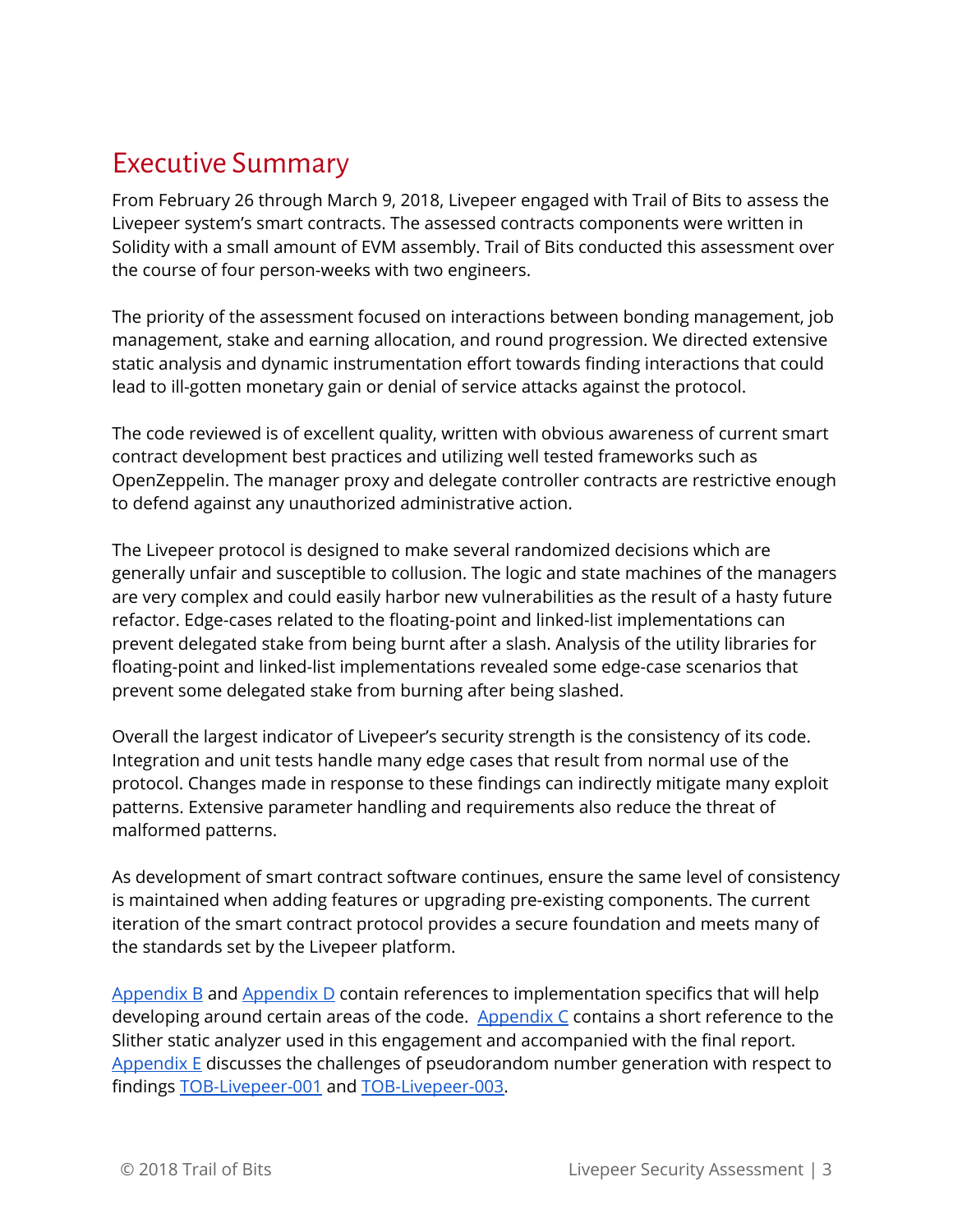## Engagement Goals & Scope

The engagement was scoped to provide a security assessment of the risk factors related to the core Livepeer smart contract implementation and ecosystem.

In particular we sought to answer the following questions:

- Is it possible for an unauthorized third party to gain administrative access to deployed Livepeer contracts?
- Are tokens managed and stored securely within the contract?
- Can participants manipulate the bonding and transcoding protocols to gain an unfair advantage?
- Is it possible to cause the contract services to enter an unrecoverable state?

The following components remained out of scope and were not examined as part of the assessment:

- The external TrueBit verification protocol for transcoded segments.
- Network protocols for peer-to-peer video streaming and playback.
- Transcoding libraries and software for desktop and mobile applications.
- The out-of-band storage and retrieval of transcoded segments on the Swarm layer.
- The Livepeer website and online media platform.

Trail of Bits conducted a detailed security analysis from the perspective of an attacker with access to the public Livepeer documentation and source code. We sought to identify risks, and scored their severity based on their likelihood and potential impact. We also sought to provide a mitigation strategy for each risk factor, whether it required a procedural change or a replacement of the solution, in whole or in part, with a more secure alternative.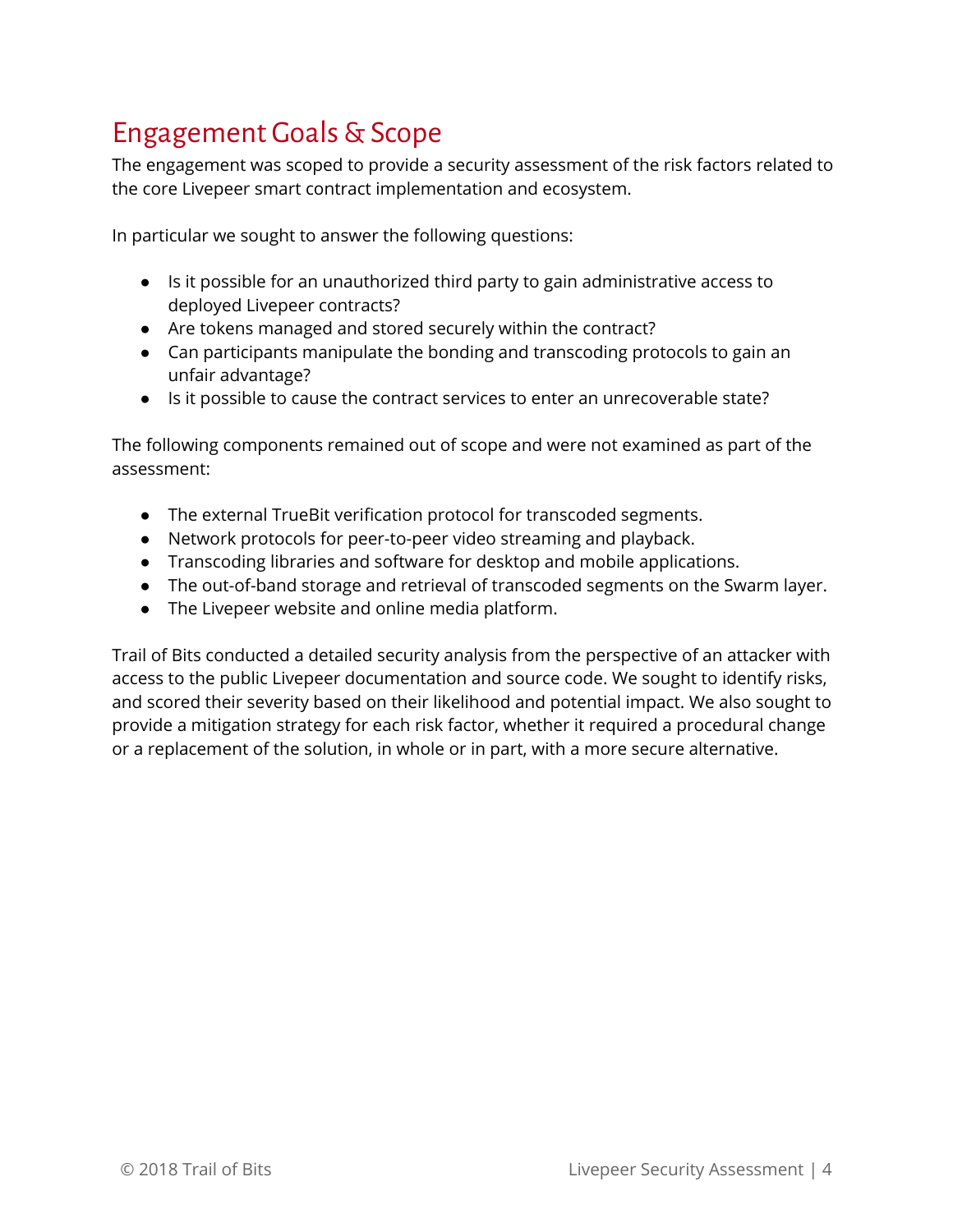### <span id="page-4-0"></span>Coverage

While the entire codebase was inspected for common solidity flaws, this audit focused on an in-depth analysis of the job, rounds, and bonding managers. Since the quality of the coding standards are so high, latent bugs are likely to be related to logic or concurrency.

**ERC20 token implementation and genesis.** Scenarios involving token ownership, transfer, and minting were assessed and tested. Usage of the OpenZepplin base templates were analyzed for attack surface exposure. The initial token release contract was verified to conform with standard ICO and crowdsale procedures. In the initial token genesis we looked for initial parameters that could trigger the end of token distribution and delegation prematurely. Proper handling of grant allocation arithmetic was inspected, but owner restrictions on critical functions prohibited any extensive tampering outside of initialization.

**Token minting and inflation.** The token minter contract was primarily analyzed for use cases that could manipulate inflation management to create unstable and unreasonable bonding rates. Conditional logic prevents underflowing the inflation. However, the absence of SafeMath might cause problems in the future.

**Floating point arithmetic library.** Percentage calculations were explored for edge cases that could cause unintentional behavior in the core contract logic. The precision limits of basic fractional operators were explored and tested for consistency and correctness against expected results.

**Internal on-chain data structures.** The double linked-list for transcoder pools was interrogated for bugs and situations that could corrupt the integrity of the data stored. It was also tested for resilience against unorthodox requests for rapid insertion and removal of nodes.

**Job management protocols.** Behavior for creation of transcoding jobs as well as claiming rewards for completed work were examined for vulnerabilities. The penalty mechanism for slashing dishonest participants was also explored for use cases of potential abuse.

**Rounds Management Protocols.** The mechanism for scheduling activity on the Livepeer network was inspected for issues that could lead to deadlock or miscalculation. The invariant assumptions of elapsed time, locking periods, and permissible function calls within a round were tested.

**Earnings protocols.** The mechanism for claiming work was inspected to see if the checks could be bypassed, *e.g.*, via a race condition. The verification methods were evaluated for determinism and their susceptibility to collusion. Fee and earnings share stability and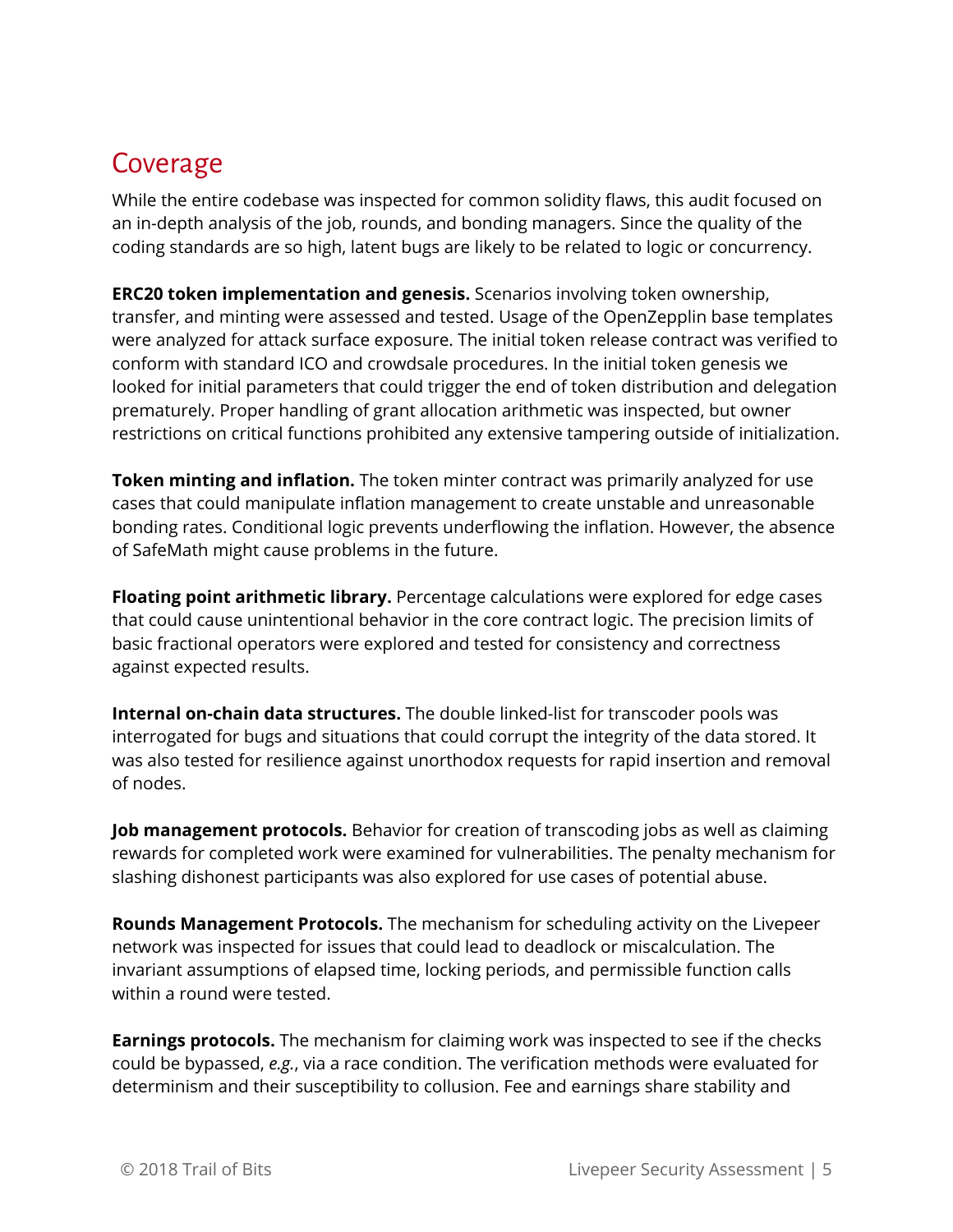malleability was also covered. Finally, locking conditions were investigated to try and cause a job to disappear or become irretrievable.

**Bonding protocols.** Numerous bonding edge cases, race conditions, and timing sequences were investigated that are not yet exercised by the automated testing. For example, bonding to transcoders that have not yet registered, re-bonding mid-round, and transcoder re-signing and re-registration. Active transcoder election was also investigated to determine whether it is predictable or influenceable.

**Contract controller interfaces and proxy contract delegation.** Proxy contract delegation was reviewed briefly. No potential vulnerabilities were immediately apparent. However, there was insufficient time to complete an investigation into the possibility to abuse storage to change controller, manager, or owner addresses. Specifically, there might be the possibility that an upgrade introducing uninitialized storage pointers or tainted array lengths could enable the controller address and owner to be changed. While the base target is sparse enough that such a vulnerability does not appear possible, it does warrant further investigation.

**Scalability.** A small scale stress test was conducted with a dozen broadcasters, a dozen transcoders, and two dozen delegators. Other than being mindful of scalability concerns while auditing the code, no other specific effort was made into investigating scalability.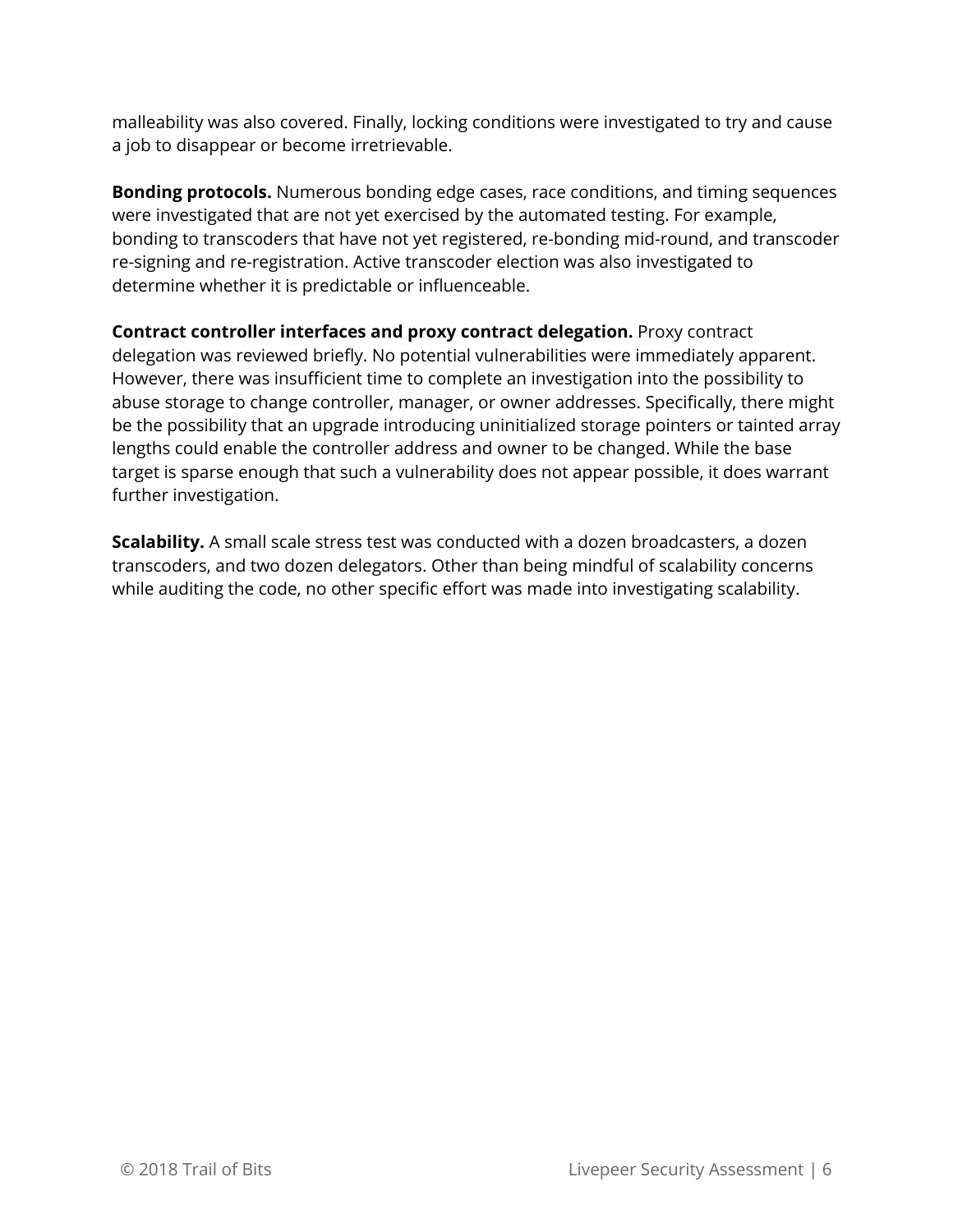# <span id="page-6-0"></span>Project Dashboard

#### **Application Summary**

| <b>Name</b> | Livepeer Protocol                        |
|-------------|------------------------------------------|
| Version     | 929182cc684410d55eb9048f47ed1ec3ab70461a |
| <b>Type</b> | Smart contracts                          |
| Platform    | Solidity, Javascript                     |

#### **Engagement Summary**

| Dates               | February 26 to March 9, 2018 |
|---------------------|------------------------------|
| Method              | Whitebox                     |
| Consultants Engaged |                              |
| Level of Effort     | 4 person-weeks               |

#### **Vulnerability Summary**

| <b>Total High Severity Issues</b>          | U |  |
|--------------------------------------------|---|--|
| <b>Total Medium Severity Issues</b>        | 0 |  |
| <b>Total Low Severity Issues</b>           | 3 |  |
| <b>Total Informational Severity Issues</b> |   |  |
| <b>Total Undetermined Severity Issues</b>  | Ü |  |
| Total                                      |   |  |

#### **Category Breakdown**

| Denial of Service |   |    |
|-------------------|---|----|
| Arithmetic        |   | ■■ |
| Cryptography      |   |    |
| Undetermined      |   |    |
| Total             | 4 |    |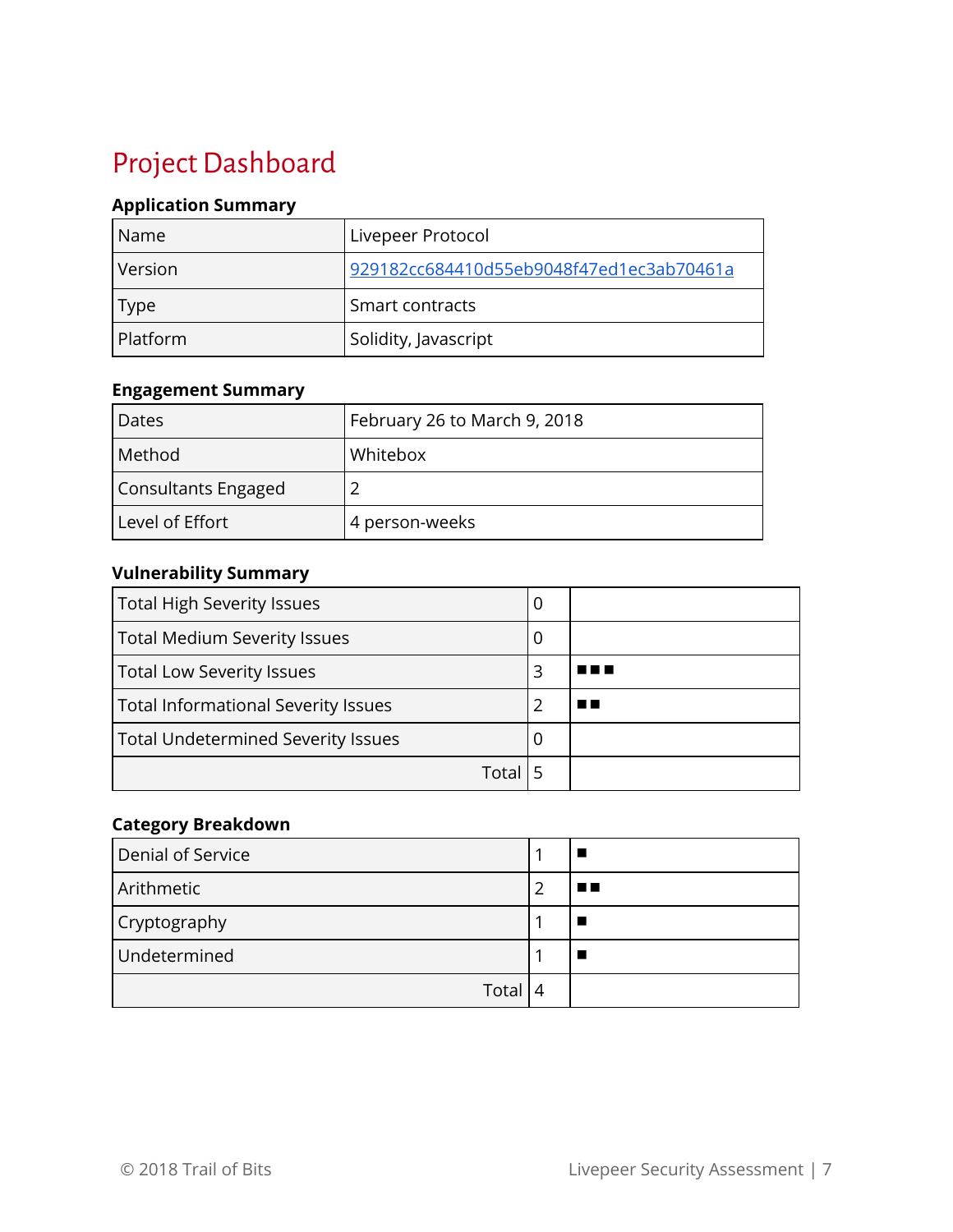### <span id="page-7-0"></span>Recommendations Summary

### <span id="page-7-1"></span>Short Term

❑ **Explicitly scope the parameters for floating point arithmetic functions.** The precision limit these functions can handle should be programmatically enforced.

❑ **Limit the use of block hash and other deterministic entropy sources for pseudorandomness.** Transcoder elections are currently not fair. As soon as the Livepeer ecosystem contains enough ether to justify miner collusion, any architectural component that relies on the pseudorandom number generation (PRNG) scheme is threatened.

❑ **Have transcoder slashing always penalize a minimum amount of stake if possible.** Scenarios where a transcoder has non-zero stake but can be slashed without suffering a penalty encourages bad behavior on the Livepeer network.

❑ **Improve source code comments to describe state machine semantics.** Contracts like the Bonding Manager have very complex semantics that are not immediately transparent from the code. It would be very easy for these to be broken in a future refactor.

### <span id="page-7-2"></span>Long Term

❑ **Document and extend the floating point library.** Include detailed use cases of limits as well as explanations of parameter inputs and limitations. This will help developers' understanding for interacting with the library. Upstreaming these utilities to a third party framework may support the development of a robust system that will be able to handle extended precision needs in the future.

❑ **Use an external source of randomness, or none at all.** There is no safe way to use blockchain-derived randomness without risking collusion and/or unfairness.

❑ **Improve automated testing.** Create integration tests to cover all of the intricacies and edge cases of processes like bonding.

❑ **Ensure penalties are strong enough to deter misbehavior.** The transcoder slashing protocol is currently the primary mechanism that inhibits dishonest participation of processing video transcoding. Edge cases that do not proportionally punish misbehavior have the potential to negatively impact the network as a whole.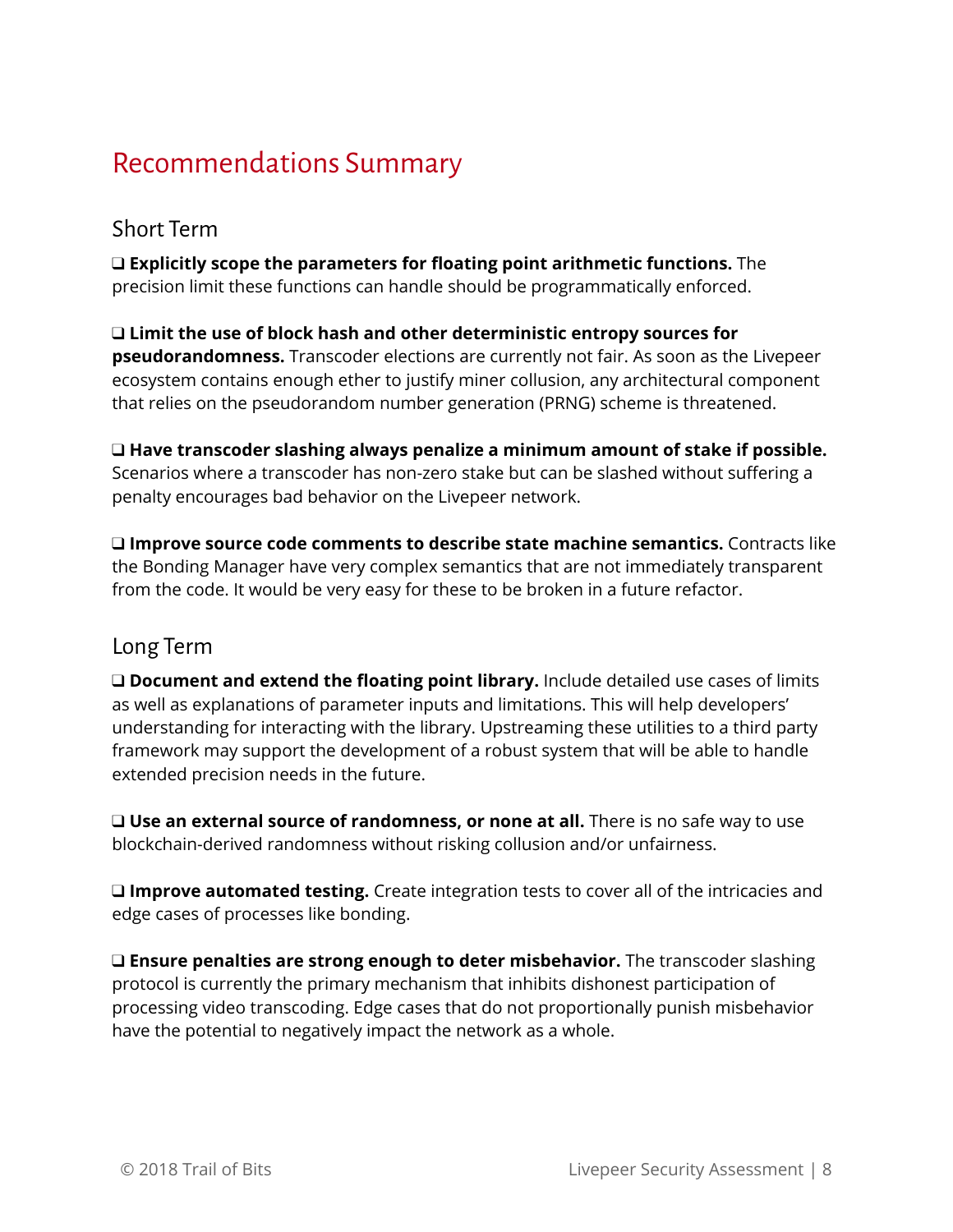# <span id="page-8-0"></span>Findings summary

| # | <b>Title</b>                                                                                            | <b>Type</b>       | <b>Severity</b> |
|---|---------------------------------------------------------------------------------------------------------|-------------------|-----------------|
|   | Transcoder election can be predictable<br>and influenceable                                             | Denial of Service | Low             |
| 2 | Loss of precision for sufficiently high<br>denominator and amount                                       | Arithmetic        | Informational   |
| 3 | Pseudorandom number generation is not<br>random                                                         | Cryptography      | Low             |
| 4 | Transcoders with low bonded stake can<br>avoid slashing penalties                                       | Arithmetic        | Low             |
| 5 | <b>Bonding synchronization errors between</b><br>data structures can enable stolen and<br>locked tokens | Denial of Service | Informational   |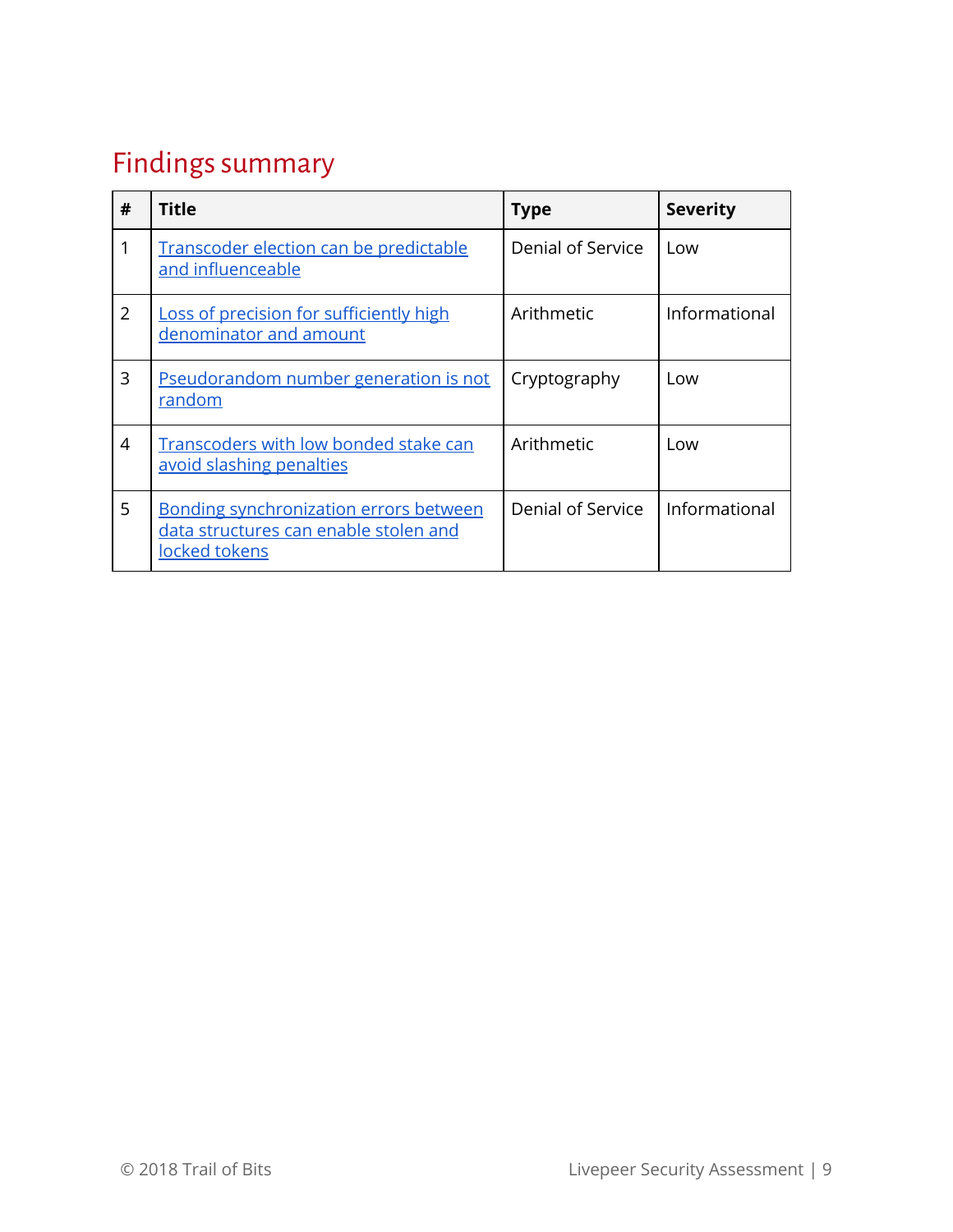### <span id="page-9-0"></span>1. Transcoder election can be predictable and influenced

Severity: Low **Difficulty:** High Target: BondingManager.sol

Type: Denial of Service Type: Denial of Service

#### **Description**

A malicious miner can influence the election by manipulating the job-creation block to achieve a desired hash, or simply by choosing not to publish a block that would favor an undesirable transcoder.

When a transcoder is claiming work, the JobsManager first ensures that the [transcoder](https://github.com/livepeer/protocol/blob/master/contracts/jobs/JobsManager.sol#L302) won the [election](https://github.com/livepeer/protocol/blob/master/contracts/jobs/JobsManager.sol#L302). This is determined by confirming that:

- 1. the transcoder is active; and
- 2. the hash of the job's creation block, modulus the total stake among active transcoders, results in stake [assigned](https://github.com/livepeer/protocol/blob/master/contracts/bonding/BondingManager.sol#L586-L596) to the claimant:

```
// Pseudorandomly pick an available transcoder weighted by its stake relative
to the total stake of all available transcoders
uint256 r = uint256(_blockHash) % totalAvailableTranscoderStake;
uint256 s = \theta;
uint256 j = 0;
while (s \le r && j \le numAvailableTranscoders) {
        s  = s.add(activeTranscoderTotalStake(availableTranscoders[j], _round));
   j_{++};
}
return availableTranscoders[i - 1];
```
*Figure 1: Election Assignment Block in BondingManager.sol*

The Livepeer protocol specification [does](https://github.com/livepeer/wiki/blob/master/SPEC.md#notes-2) note that a transcoder can launch a *self-dealing attack* similar to the one described above if it is also an Ethereum miner.

#### **Exploit Scenario**

A malicious transcoder manipulates the hash of a job-creation block (*e.g.*, by transaction reordering or injecting spurious transactions) such that its desired transcoder wins the election.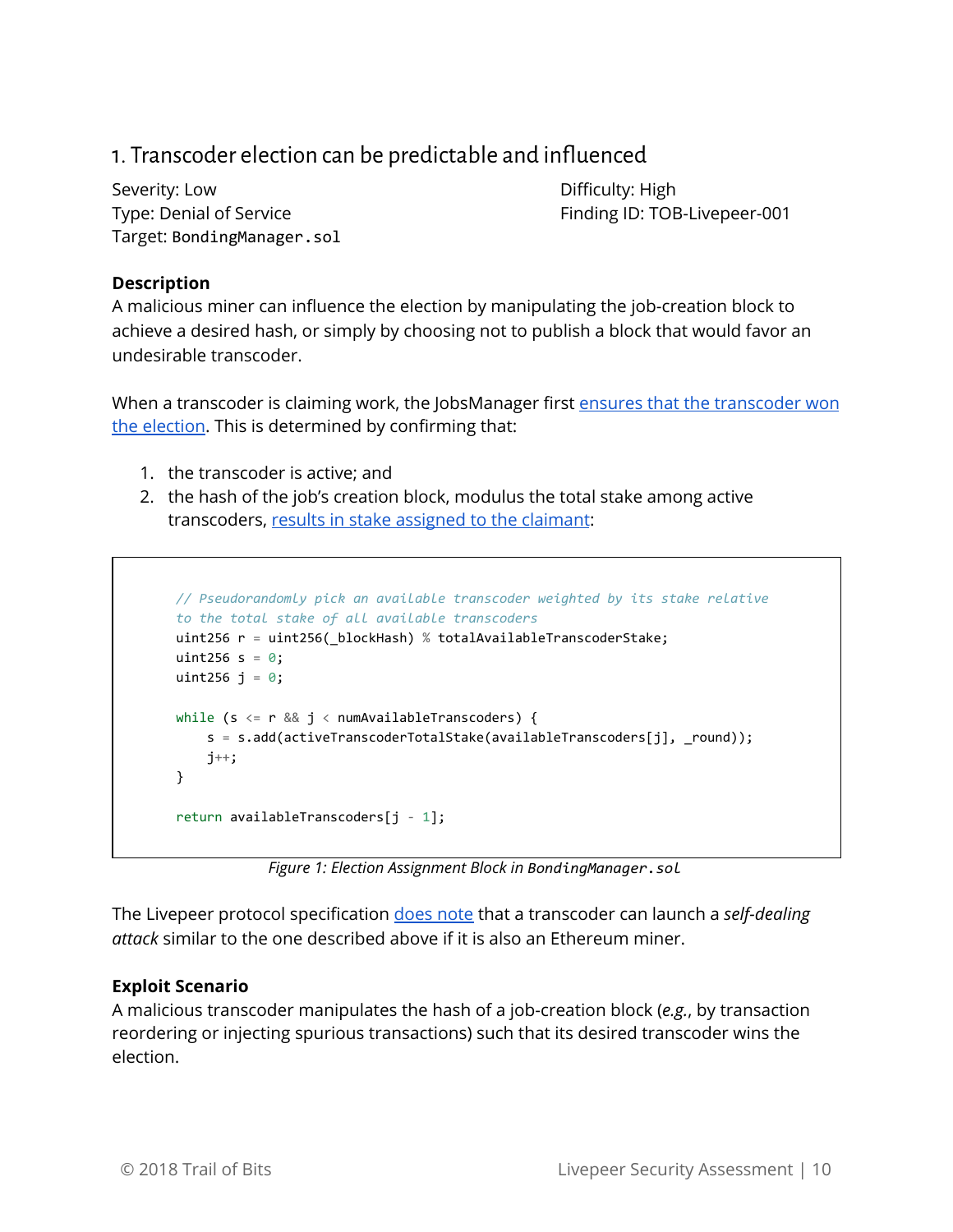#### **Recommendation**

There does not appear to be a resolution to this issue without changing the Livepeer protocol. An external source of randomness for the transcoder election would resolve this issue. While Livepeer is aware of this issue, we report it here in order to urge Livepeer to use a different, more secure, and fairer means of electing transcoders.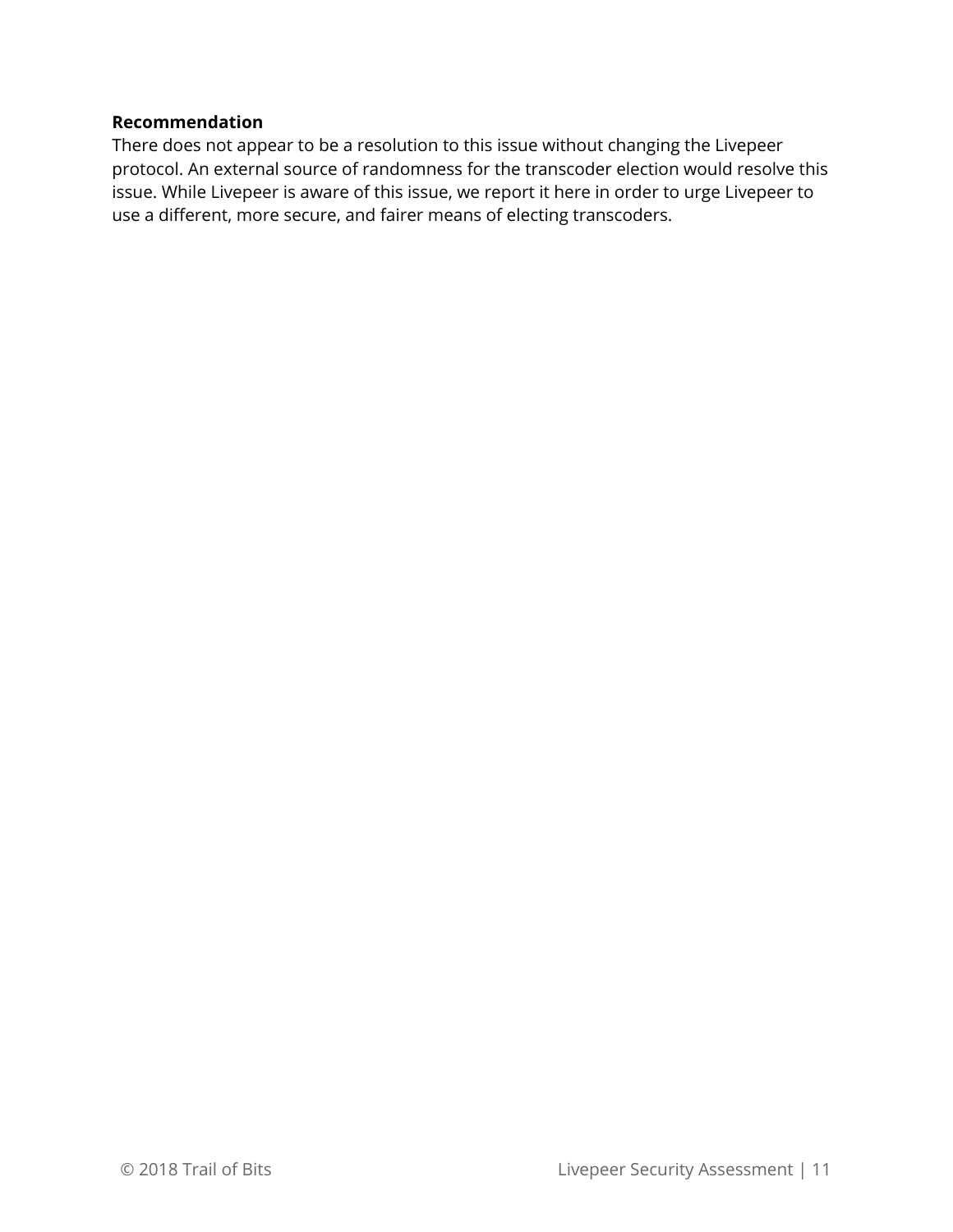### <span id="page-11-0"></span>2. Loss of precision for sufficiently high denominator and amount

Severity: Informational and Difficulty: Low Target: MathUtils.sol

Type: Arithmetic Type: Arithmetic Finding ID: TOB-Livepeer-002

#### **Description**

When using MathUtils.percOf(amount, fracNum, fracDenom), if the amount is large enough where the fractional percentage is outside the precision range of the PERC\_DIVISOR constant, then the returned value will always round down to 0.



*Figure 2: Susceptible functions in MathUtils.sol*

Consider the scenario where a user attempts to calculate a fractional percentage point of large value:

 $fracNum = 1$ fracDenom = PERC\_DIVSOR + 1 amount = 25000000

MathUtils.percPoints will return 0, causing the resulting quotient to always be 0, where in this case the actual value is closer to 249. Since this level of precision may be outside of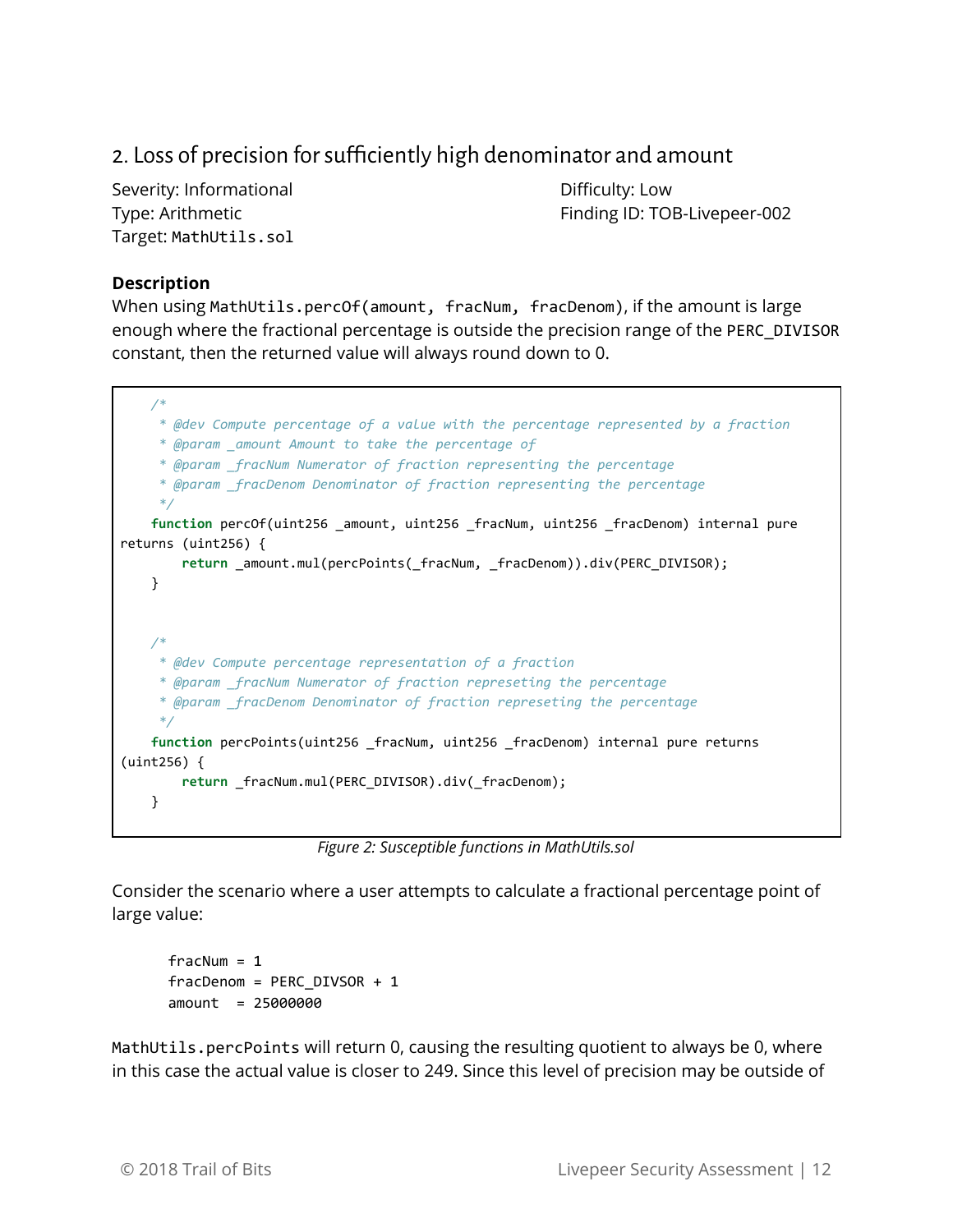the required ceiling for Livepeer, and these functions are mostly used internally, the finding is classified as informational.

#### **Exploit Scenario**

Alice deploys a smart contract to handle participation in the Livepeer network. She imports MathUtils.sol to evaluate calculative logic for her own transactions perhaps involving wei and gas costs. Zero results for some cases cause her to lose money or make suboptimal decisions, causing her to withdraw her participation.

#### **Recommendation**

Require MathUtils.validPerc to verify that the product of fracNum.mul(PERC\_DIVISOR) is < fracDenom.

In the long term, examine the use cases for fixed-point arithmetic and include clear documentation for the limits and restrictions for calling into these functions. Enumerate rounding decisions and scenarios that would result in a loss of precision.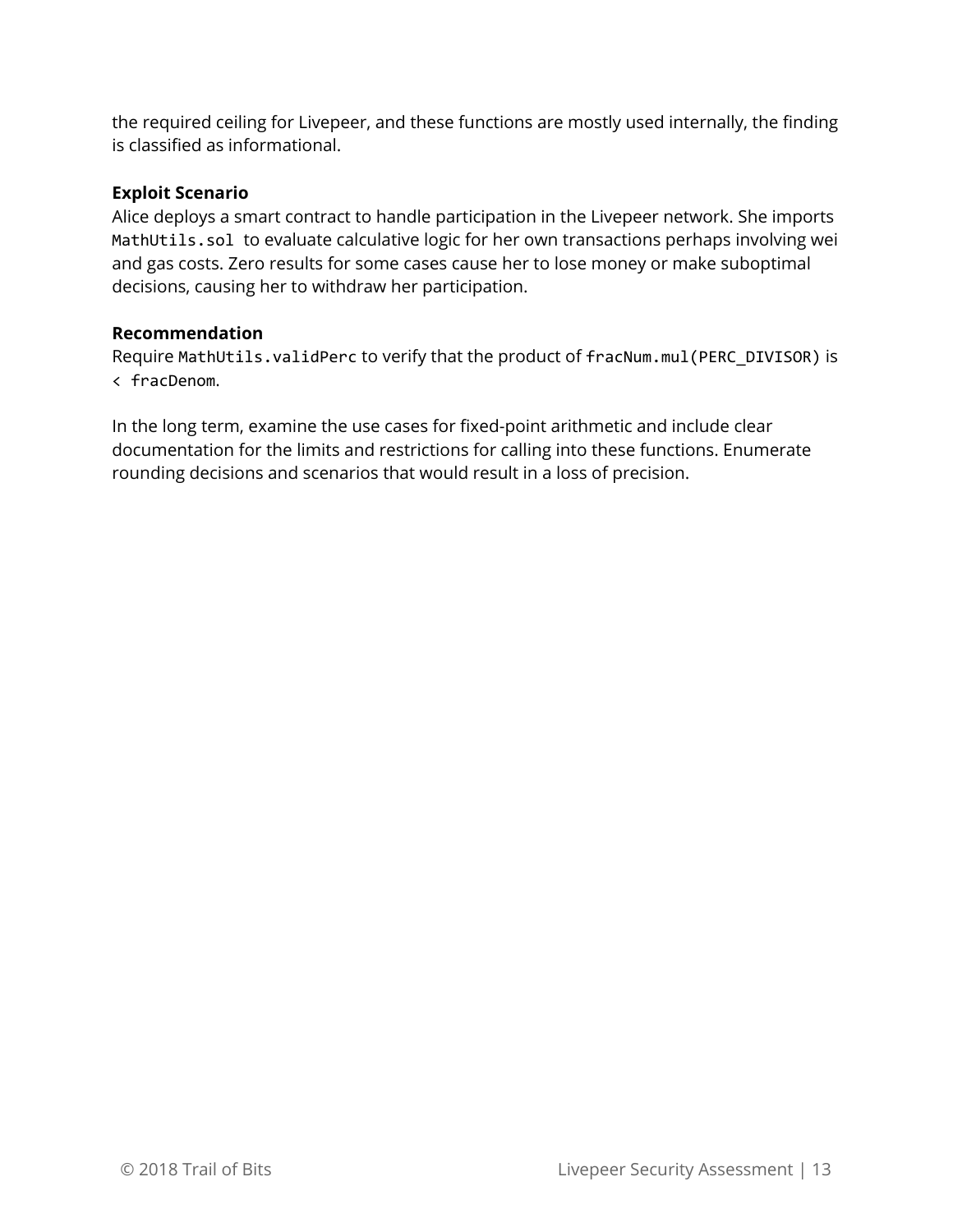### <span id="page-13-0"></span>3. Pseudorandom number generation is not random

Severity: Low **Difficulty:** High Target: BondingManager.sol

Type: Cryptography Type: Cryptography Finding ID: TOB-Livepeer-003

#### **Description**

Transcoder assignment elections are not fair. The PRNG scheme is not uniformly distributed. The problem is that pseudorandom numbers are generated by [taking](https://github.com/livepeer/protocol/blob/master/contracts/bonding/BondingManager.sol#L587) a block hash modulus with an arbitrary sum of the bonded [transcoder](https://github.com/livepeer/protocol/blob/master/contracts/bonding/BondingManager.sol#L587) stakes. This will not produce a pseudorandom number. Specifically, the distribution of the randomly generated value is not guaranteed to be uniform across all active transcoders.

Figure 3 is a plot of the frequency of transcoders being elected from a pool of 100 transcoders across 10,000 elections with all transcoders having equal stake. The red line is the result of a fair election produced by a cryptographically secure PRNG, while the blue line is the result of the Livepeer election.



*Figure 3: Red is a cryptographically secure PRNG, blue is the Livepeer PRNG*

The X axis contains one bucket for each of the 100 transcoders, ordered by their index in the active transcoder set. The Y axis is the percentage of the elections in which each of the 100 transcoders were elected. As expected, the fair election results in each transcoder having a 1% probability of winning. However, the Livepeer contract election produces a very unfair distribution that is dependent on the transcoder's position in the active transcoder set, with some transcoders having over a 60% advantage relative to others.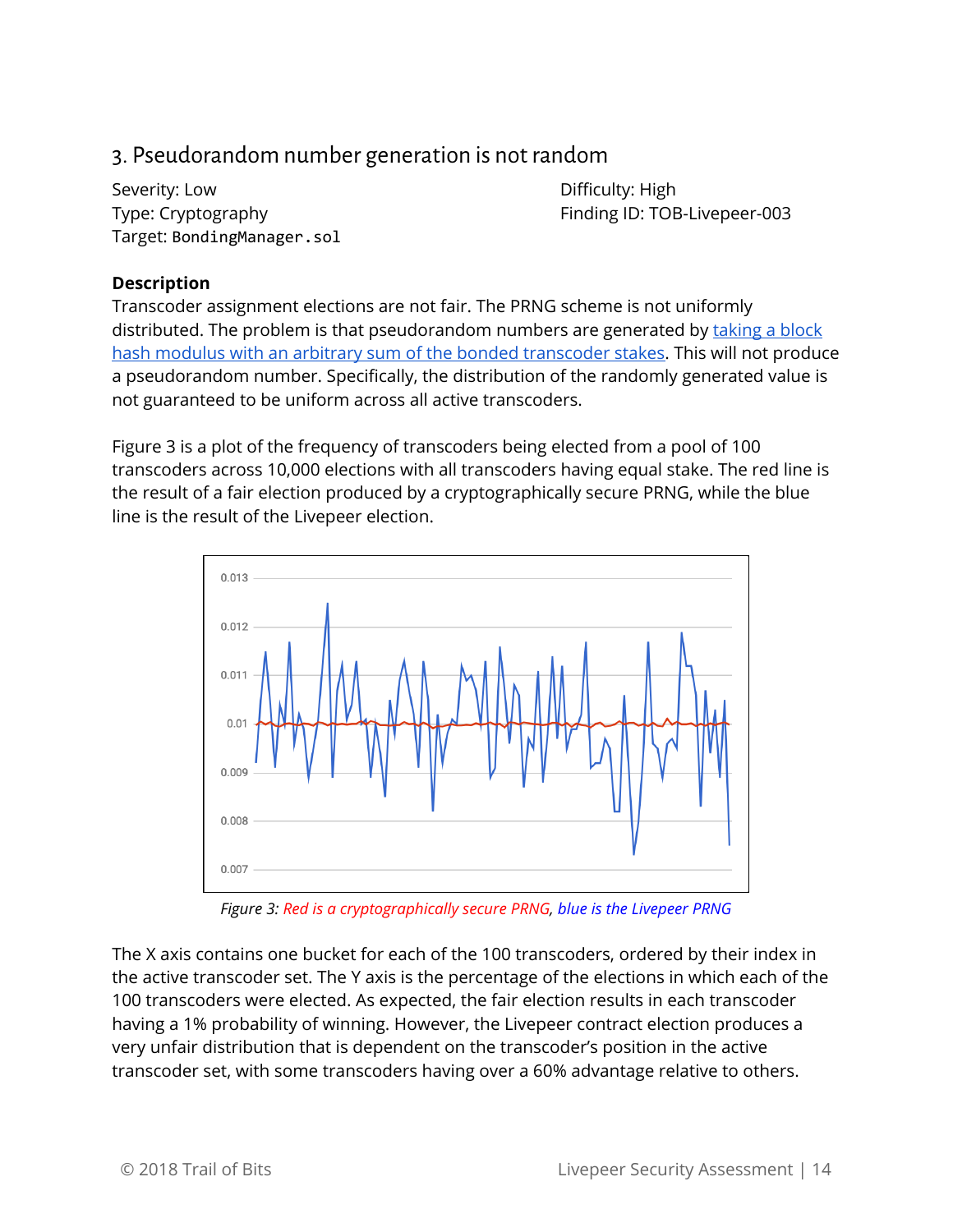#### **Exploit Scenario**

A malicious transcoder registers itself to be active at such a time that it is ensured to be in a position within activeTranscoderSet that maximizes its probability of being selected.

#### **Recommendation**

Do not use block hashes as a source of randomness.

An alternative might be to have some deterministic metric for which transcoder to select, such as the time since it was last selected weighted by its bonded stake.

If randomness must be used and an external source of randomness is not available, then use the block hash to seed an accepted pseudorandom number generation algorithm that is guaranteed to produce a uniform distribution. Such a solution will produce a fairer election, but it will not mitigate prediction attacks like [TOB-Livepeer-001](#page-9-0).

#### **References**

● [Appendix](#page-26-0) E: Pseudorandom number generation in smart contracts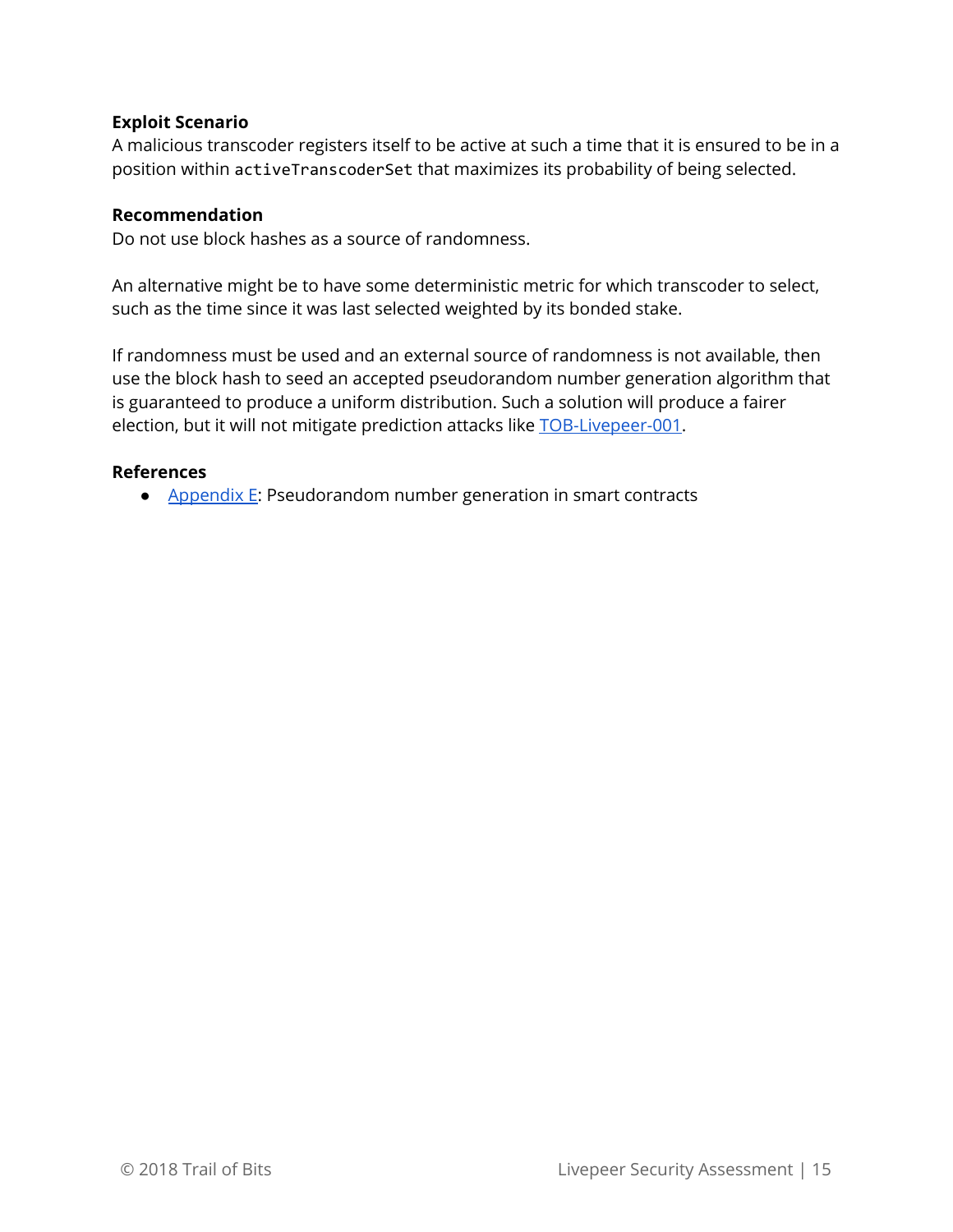### <span id="page-15-0"></span>4. Transcoders with low bonded stake can avoid slashing penalties

Severity: Low **Difficulty:** Low Target: BondingManager.sol

Type: Arithmetic Type: Arithmetic Finding ID: TOB-Livepeer-004

#### **Description**

When a transcoder is slashed, the Job Manager sets a percentage of the bonded delegated stake to burn as a penalty. This is passed into slashTranscoder as \_slashAmount. Based on this parameter, there will always be a maximum *n* number bounded stake that will not be burned for a \_slashAmount of PERC\_DIVSOR/*n*+1.

```
function  slashTranscoder(
                 address _transcoder,
                 address _finder,
                 uint256 _slashAmount,
                 uint256 _finderFee
    \lambda        external
                 whenSystemNotPaused
                  onlyJobsManager
        {
                  Delegator storage del  = delegators[_transcoder];
          if (de1.bondedAmount > 0) {
                           uint256 penalty  = MathUtils.percOf(delegators[_transcoder].bondedAmount,
_slashAmount);
                            // Decrease bonded stake
                           del.bondedAmount  = del.bondedAmount.sub(penalty);
```
*Figure 4: Penalty calculation does not check for 0*

Slashed transcoders will be ejected from the registered pool. Since the bonded stake is neither subtracted nor burned, it remains available and can be withdrawn or rebonded to a different address.

#### **Exploit Scenario**

Alice registers transcoders on the Livepeer network that adjust their bonded stake to match the minimum tokens that cannot be penalized. As long as they remain in the transcoder pool, there is a pseudo-random chance for them to be selected and claim work. If they are penalized when selected for verification, Alice can re-register or withdraw the bonded stake and reintroduce a new transcoder into the pool.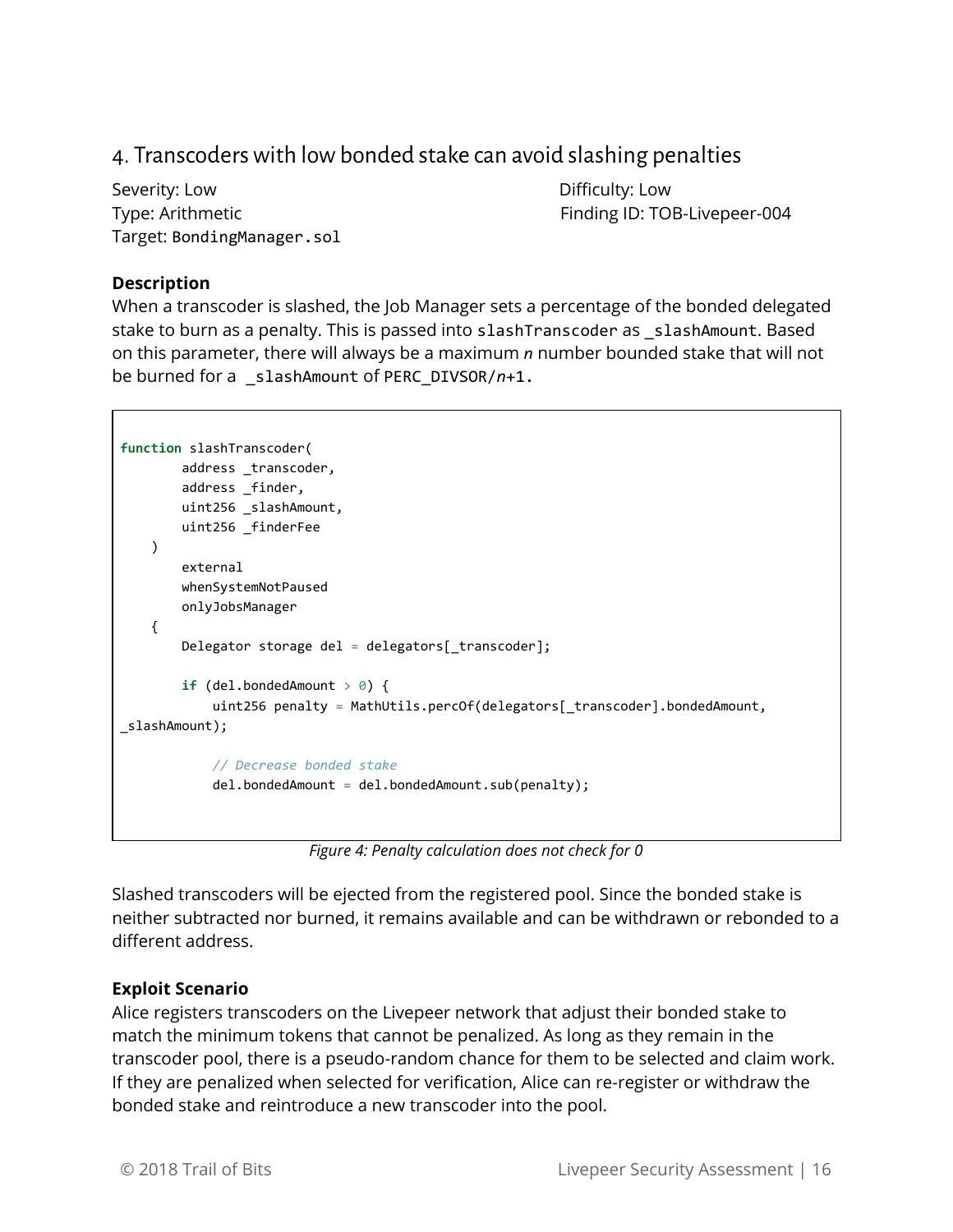#### **Recommendation**

Subtract the total amount of bonded stake if the penalty is 0 but delegators[\_transcoder].bondedAmount is > 0. Alternatively, have a minimum penalty value and take the maximum between this and the calculated penalty.

In the long term, have integration tests that ensure penalized participants cannot evade the deterrent. In addition, awarding finders' fees for users' participation in slashing will incentivize abuse by malicious actors. Ensure that internal tests reflect scenarios in which transcoders may be unfairly reported.

#### **References**

● When a transcoder is slashed, the Job Manager sets a percentage of the bonded delegated stake to burn as a penalty via the [setMissedVerificationSlashAmount](https://github.com/trailofbits/livepeer-audit/blob/929182cc684410d55eb9048f47ed1ec3ab70461a/contracts/jobs/JobsManager.sol#L167-L187) [and](https://github.com/trailofbits/livepeer-audit/blob/929182cc684410d55eb9048f47ed1ec3ab70461a/contracts/jobs/JobsManager.sol#L167-L187) [setDoubleClaimSegmentSlashAmount](https://github.com/trailofbits/livepeer-audit/blob/929182cc684410d55eb9048f47ed1ec3ab70461a/contracts/jobs/JobsManager.sol#L167-L187) functions.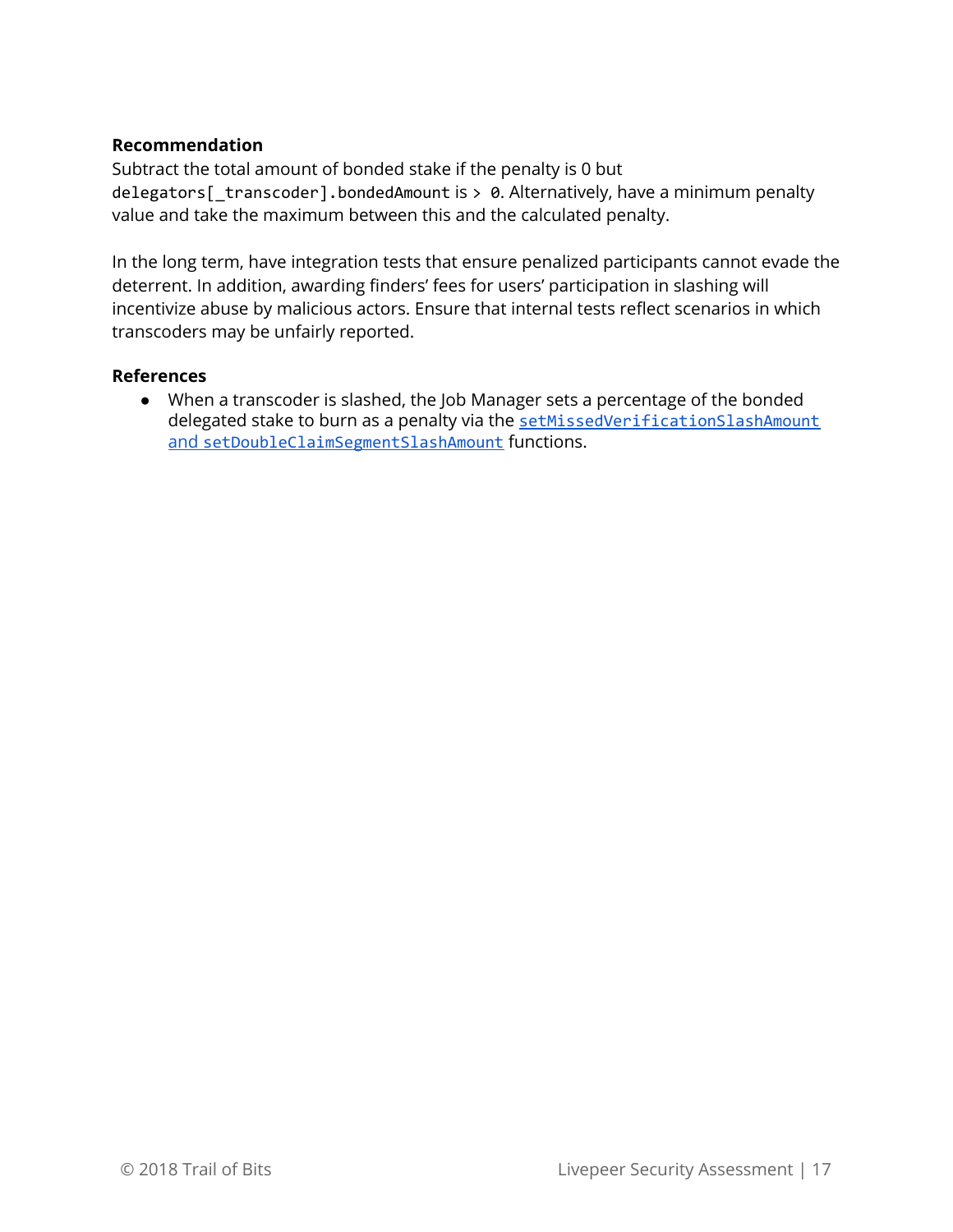### <span id="page-17-0"></span>5. Bonding synchronization errors between data structurescan enable stolen and locked tokens

Severity: Informational **Difficulty: Undetermined** Type: Denial of Service Type: Denial of Service Targets: BondingManager.sol and EarningsPool.sol

#### **Description**

Delegated stake is stored in two different data structures. If the data structures ever get out of sync, delegates will be able to claim earnings that are not owed to them, artificially reduce transcoders' bonded stake, and lock other delegates' tokens and bonding ability. This is because certain bonding checks validate against one data structure, while others validate against the other.

Delegated stake is stored in two different data structures within the Bonding Manager: [delegators](https://github.com/livepeer/protocol/blob/929182cc684410d55eb9048f47ed1ec3ab70461a/contracts/bonding/BondingManager.sol#L62) and [transcoderPool](https://github.com/livepeer/protocol/blob/929182cc684410d55eb9048f47ed1ec3ab70461a/contracts/bonding/BondingManager.sol#L69). The former maps delegators' bonded stake to their delegates, while the keys of the latter store the sums of the delegated stake for the transcoders. If there is any way to break the synchronization between these data structures—such that the transcoder stake summations in transcoderPool are erroneous—then delegators would be able to remove stake from transcoders. When a delegator re-bonds to a new address or unbonds itself completely, if at that time its old delegated stake is for a registered transcoder, then its stake will be [subtracted](https://github.com/livepeer/protocol/blob/929182cc684410d55eb9048f47ed1ec3ab70461a/contracts/bonding/BondingManager.sol#L296-L300) from that [transcoder's](https://github.com/livepeer/protocol/blob/929182cc684410d55eb9048f47ed1ec3ab70461a/contracts/bonding/BondingManager.sol#L296-L300) key in [transcoderPool](https://github.com/livepeer/protocol/blob/929182cc684410d55eb9048f47ed1ec3ab70461a/contracts/bonding/BondingManager.sol#L296-L300) according to the value in delegators.

```
    if  (transcoderStatus(del.delegateAddress)  == TranscoderStatus.Registered) {
             // Previously delegated to a transcoder
              // Decrease old transcoder's total stake
             transcoderPool.updateKey(
                     del.delegateAddress,
                     transcoderPool.getKey(del.delegateAddress).sub(del.bondedAmount),
         address(0), address(0)        );
    }
```
*Figure 5: Transcoder stake deletion in BondingManager.sol*

The *eligibility* to claim earnings is based off of a [delegator's](https://github.com/livepeer/protocol/blob/929182cc684410d55eb9048f47ed1ec3ab70461a/contracts/bonding/BondingManager.sol#L914) [delegateAddress](https://github.com/livepeer/protocol/blob/929182cc684410d55eb9048f47ed1ec3ab70461a/contracts/bonding/BondingManager.sol#L914) in [the](https://github.com/livepeer/protocol/blob/929182cc684410d55eb9048f47ed1ec3ab70461a/contracts/bonding/BondingManager.sol#L914) [delegators](https://github.com/livepeer/protocol/blob/929182cc684410d55eb9048f47ed1ec3ab70461a/contracts/bonding/BondingManager.sol#L914) data [structure,](https://github.com/livepeer/protocol/blob/929182cc684410d55eb9048f47ed1ec3ab70461a/contracts/bonding/BondingManager.sol#L914) but the actual earnings calculation is based off of the [delegated](https://github.com/livepeer/protocol/blob/929182cc684410d55eb9048f47ed1ec3ab70461a/contracts/bonding/BondingManager.sol#L424-L437) [amount](https://github.com/livepeer/protocol/blob/929182cc684410d55eb9048f47ed1ec3ab70461a/contracts/bonding/BondingManager.sol#L424-L437) in the [transcoderPool](https://github.com/livepeer/protocol/blob/929182cc684410d55eb9048f47ed1ec3ab70461a/contracts/bonding/BondingManager.sol#L424-L437) data [structure.](https://github.com/livepeer/protocol/blob/929182cc684410d55eb9048f47ed1ec3ab70461a/contracts/bonding/BondingManager.sol#L424-L437) Moreover, if the erroneously reduced stake is sufficiently high, it can lock other delegators' stakes to that transcoder, as is demonstrated by the following exploit scenario. Finally, if the original delegator claims earnings *before* any other delegators bonded to the same transcoder—which will automatically happen when the transcoder either unbonds or re-bonds—then the original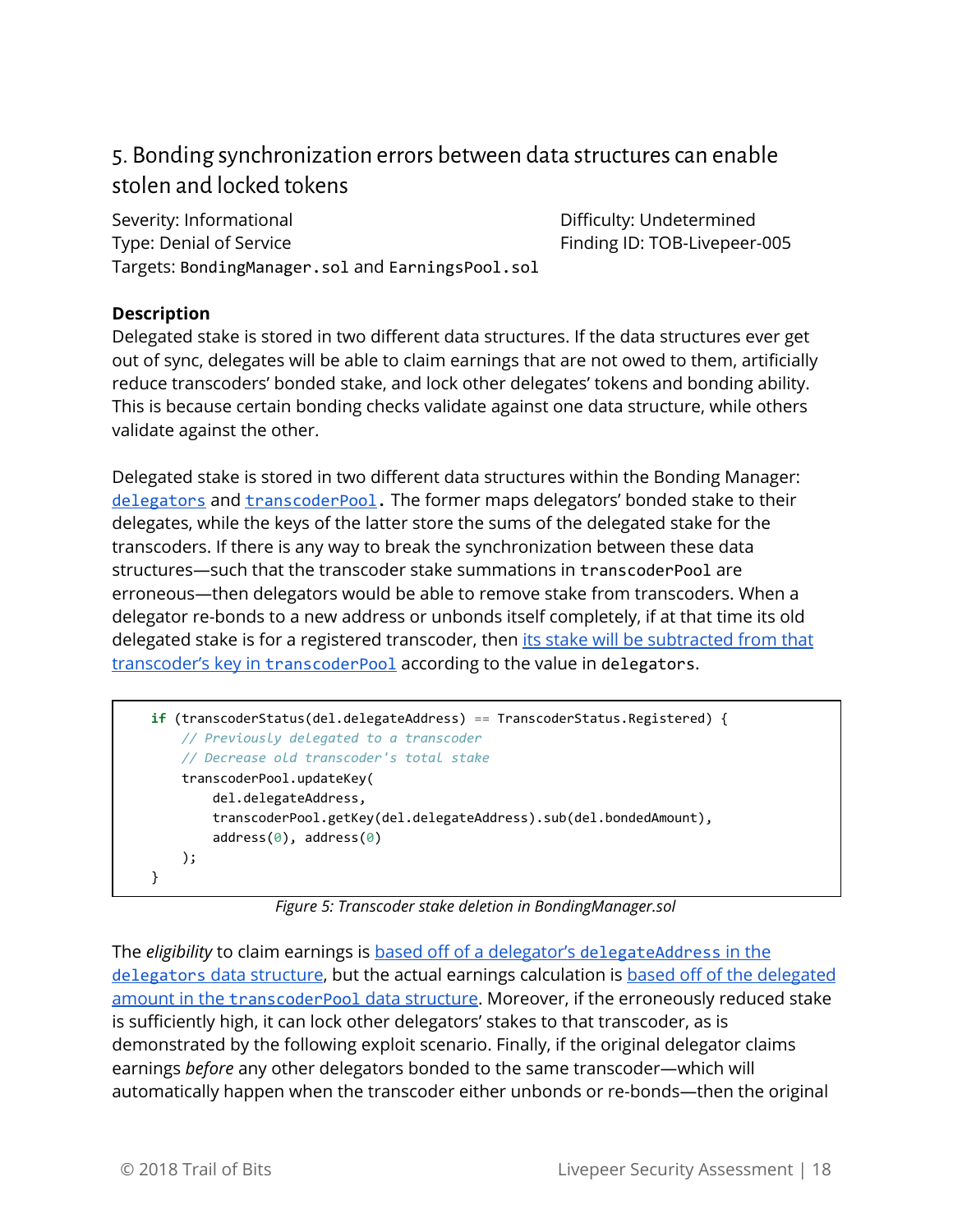delegator will receive earnings intended for the other delegators, since the rewards pool did not take into account the original phantom stake. When the other delegators subsequently attempt to claim earnings, a SafeMath assertion will fail when each [delegator](https://github.com/livepeer/protocol/blob/929182cc684410d55eb9048f47ed1ec3ab70461a/contracts/bonding/libraries/EarningsPool.sol#L49) [attempts](https://github.com/livepeer/protocol/blob/929182cc684410d55eb9048f47ed1ec3ab70461a/contracts/bonding/libraries/EarningsPool.sol#L49) to subtract their claims from the earnings pool, effectively locking their earnings and preventing the delegator from ever unbonding.

**Note:** The severity of this finding is classified as "Informational" because we were not able to exploit it. Therefore, it does not pose any immediate security risk. However, a future modification to the Bonding Manager contract could easily expose it.

#### **Exploit Scenario**

Alice wants to reduce the stake of Bob's transcoder. Alice has bonded 1,337 delegated stake to Bob's transcoder, Bob has bonded 1,000 of his own stake, and Carol has also bonded 2,000 stake to Bob's transcoder.

Assume that a synchronization error *does* exist that prevented Alice's 1,337 stake from appearing in the transcoderPool data structure. Therefore, from the perspective of the transcoderPool, Bob's transcoder will only have 3,000 bonded stake, not the correct amoung: 4,337.

#### *Malicious Delegator Can Claim Additional Earnings*

As long as Alice claims her earnings for Bob's transcoder's claimed work relatively early, she will get an undue increase in her reward. This is because the earnings pool's claimable stake is based off of the erroneous basis of 3,000 bonded stake. Therefore, Alice will receive 1,337/3,000 = ~45% of the reward pool instead of the 1,337/4,337 = ~31% that she actually deserves.

#### *Malicious Delegator Can Artificially Reduce Transcoders' Bonded Stake*

Alice eventually re-bonds her stake to a different address or alternatively un-bonds herself completely. This automatically calls claimEarnings, which will once again give Alice an undue share of the rewards. After Alice completes her bonding change, Bob's transcoder's address in the transcoderPool datastructure will have its bonded amount reduced by Alice's 1,337, resulting in an erroneous bonded stake of 1,663.

#### *Other Delegators' Bonded Tokens Can Be Locked*

Carol decides to re-bond to a different transcoder. However, she will be unable to because the claimable stake in the earnings pool is less than Carol's stake of 2000, causing an assertion error in autoClaimEarnings. Even if that were not the case, the safe subtraction in Figure 4 would also fail an assertion because del.bondedAmount = 2000 but Bob's transcoder's value in the transcoderPool is currently 1663. This effectively locks Carol's delegated stake, preventing her from unbonding, re-bonding, or claiming her stake.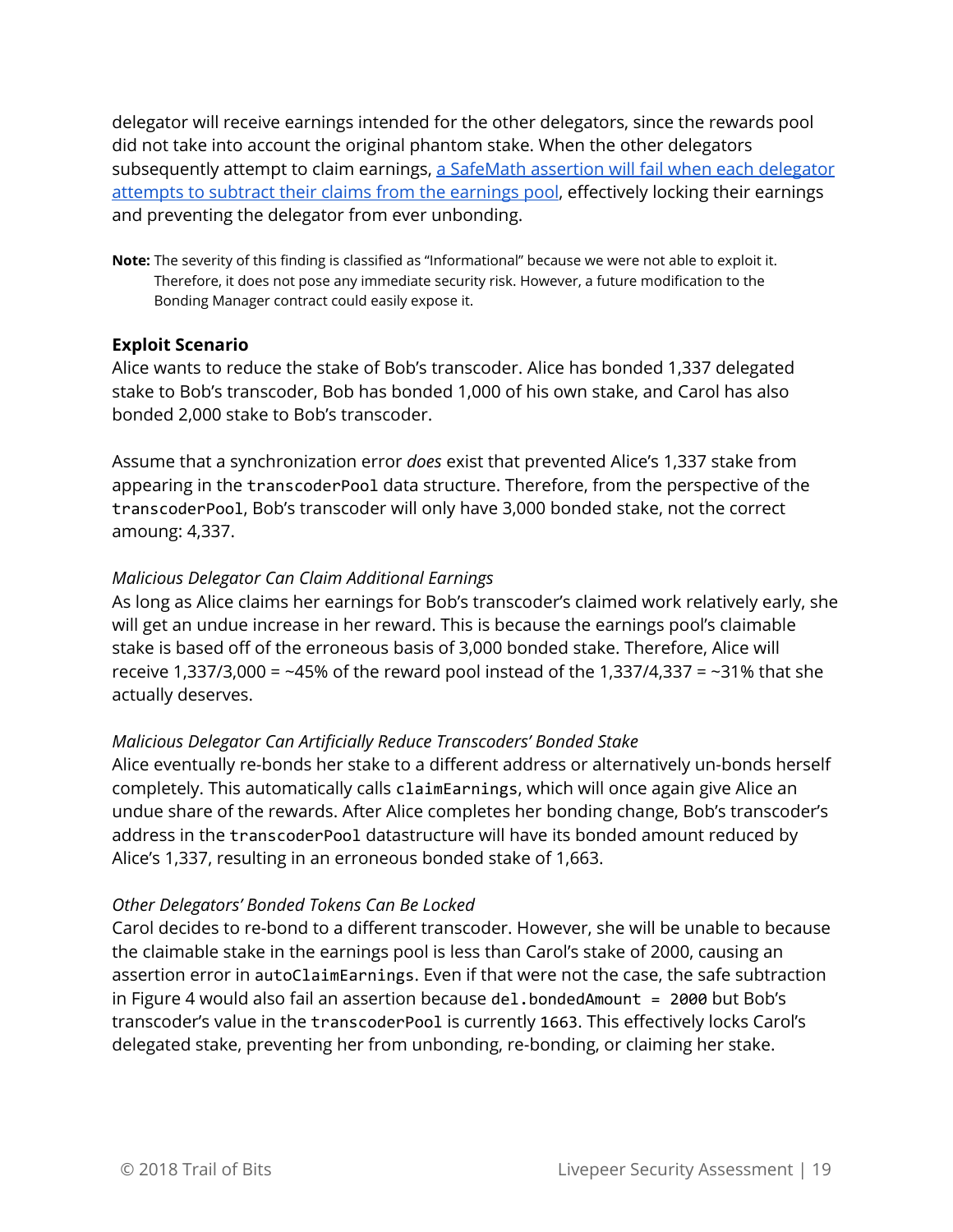#### **Recommendation**

Improve source code comments to provide better context for the interdependency between data structures and their semantics.

Consider improving the automated integration tests to check for bonding edge cases.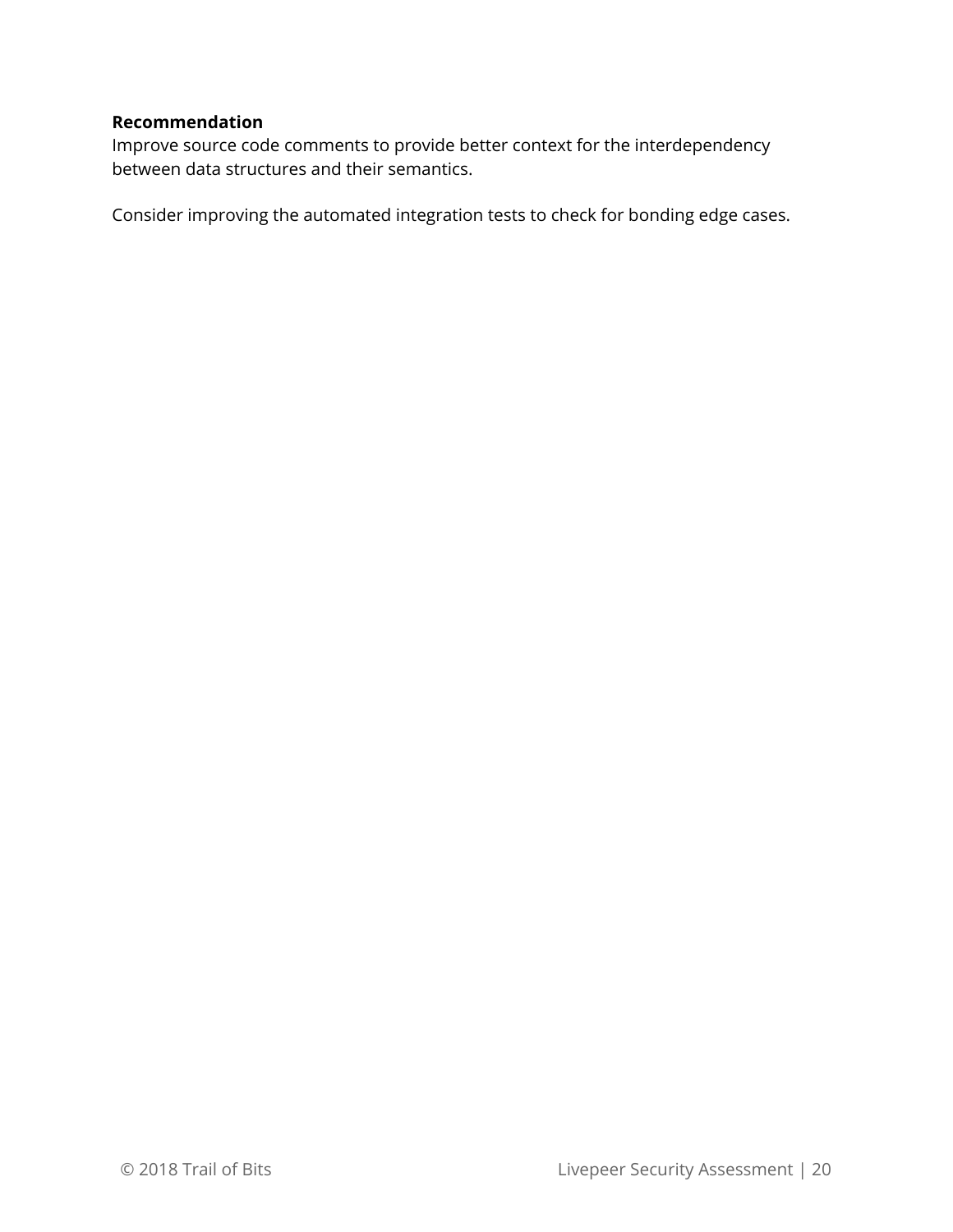# <span id="page-20-0"></span>A. Vulnerability classifications

| anicianinty ciusses       |                                                                    |  |
|---------------------------|--------------------------------------------------------------------|--|
| <b>Class</b>              | <b>Description</b>                                                 |  |
| <b>Access Controls</b>    | Related to authorization of users and assessment of rights         |  |
| Auditing and Logging      | Related to auditing of actions or logging of problems              |  |
| Authentication            | Related to the identification of users                             |  |
| Configuration             | Related to security configurations of servers, devices or software |  |
| Cryptography              | Related to protecting the privacy or integrity of data             |  |
| Data Exposure             | Related to unintended exposure of sensitive information            |  |
| Data Validation           | Related to improper reliance on the structure or values of data    |  |
| Denial of Service         | Related to causing system failure                                  |  |
| <b>Error Reporting</b>    | Related to the reporting of error conditions in a secure fashion   |  |
| Arithmetic                | Related to arithmetic calculations                                 |  |
| Patching                  | Related to keeping software up to date                             |  |
| Session Management        | Related to the identification of authenticated users               |  |
| Timing                    | Related to race conditions, locking or order of operations         |  |
| <b>Undefined Behavior</b> | Related to undefined behavior triggered by the program             |  |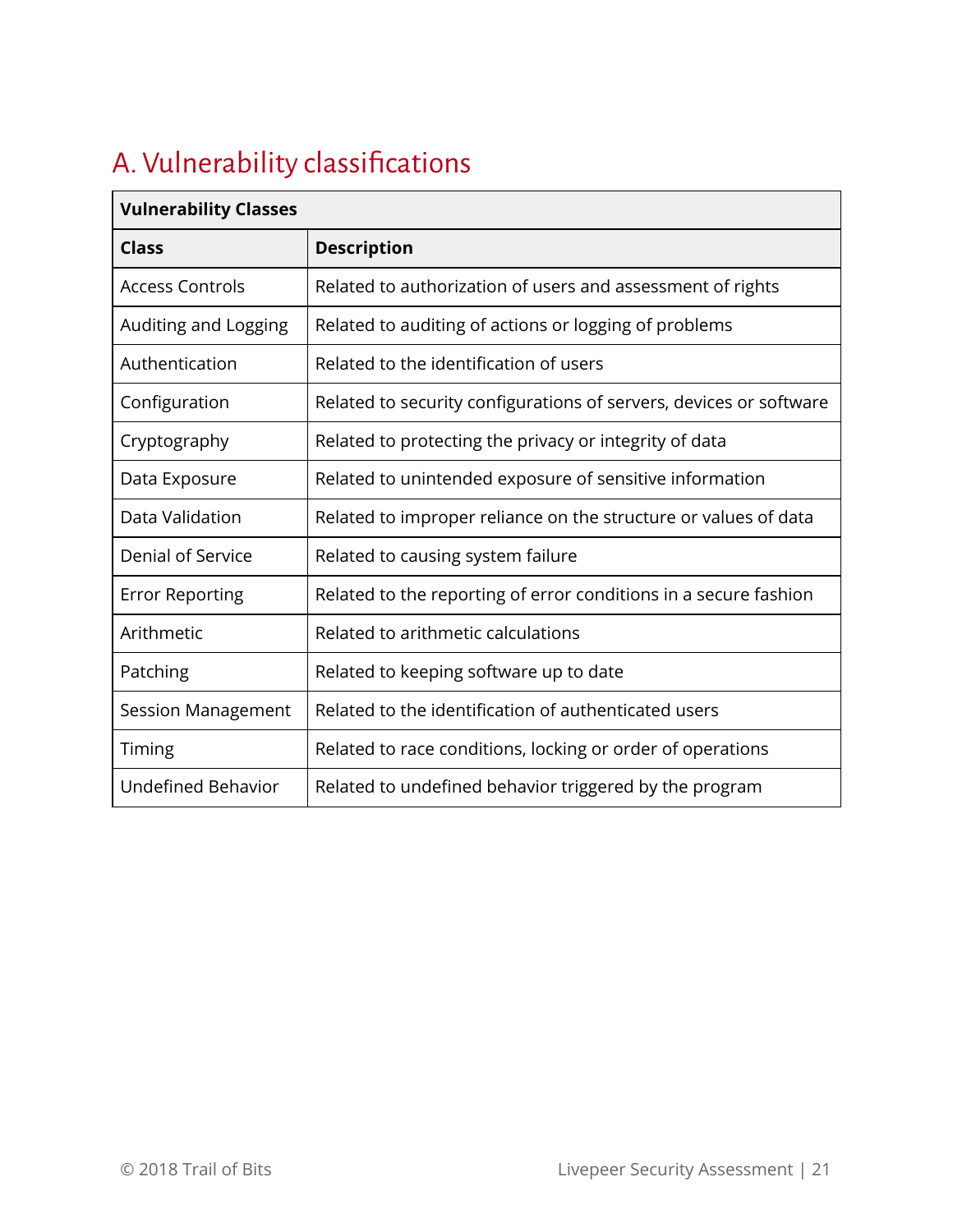| <b>Severity Categories</b> |                                                                                                                                                                      |  |
|----------------------------|----------------------------------------------------------------------------------------------------------------------------------------------------------------------|--|
| <b>Severity</b>            | <b>Description</b>                                                                                                                                                   |  |
| Informational              | The issue does not pose an immediate risk, but is relevant to security<br>best practices or Defense in Depth                                                         |  |
| Undetermined               | The extent of the risk was not determined during this engagement                                                                                                     |  |
| Low                        | The risk is relatively small or is not a risk the customer has indicated is<br>important                                                                             |  |
| Medium                     | Individual user's information is at risk, exploitation would be bad for<br>client's reputation, moderate financial impact, possible legal<br>implications for client |  |
| High                       | Large numbers of users, very bad for client's reputation, or serious<br>legal or financial implications                                                              |  |

| <b>Difficulty Levels</b> |                                                                                                                                                                                             |  |
|--------------------------|---------------------------------------------------------------------------------------------------------------------------------------------------------------------------------------------|--|
| <b>Difficulty</b>        | <b>Description</b>                                                                                                                                                                          |  |
| Undetermined             | The difficulty of exploit was not determined during this engagement                                                                                                                         |  |
| Low                      | Commonly exploited, public tools exist or can be scripted that exploit<br>this flaw                                                                                                         |  |
| Medium                   | Attackers must write an exploit, or need an in-depth knowledge of a<br>complex system                                                                                                       |  |
| High                     | The attacker must have privileged insider access to the system, may<br>need to know extremely complex technical details or must discover<br>other weaknesses in order to exploit this issue |  |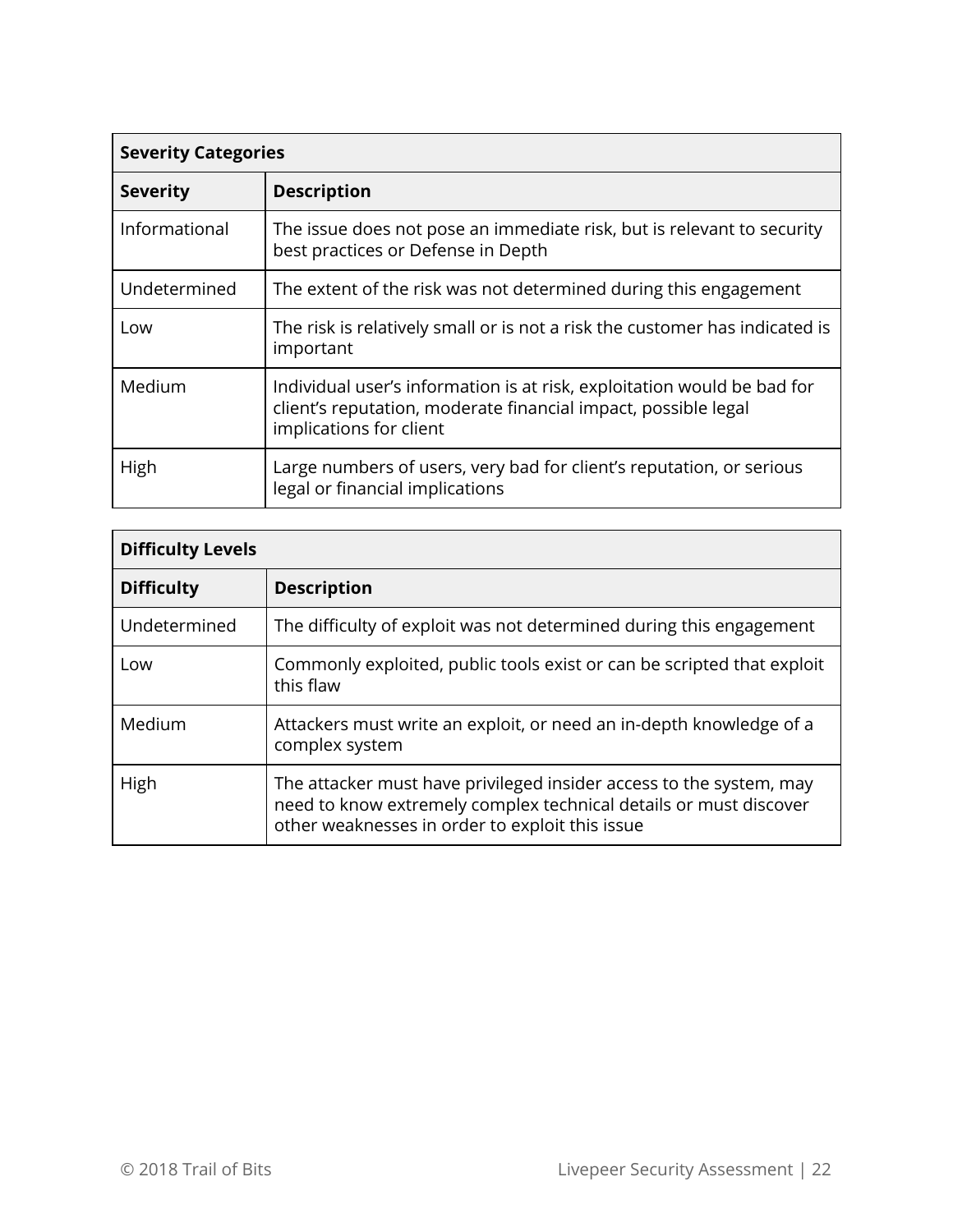# <span id="page-22-0"></span>B. Code quality recommendations

The following recommendations are not associated with specific vulnerabilities, however, they enhance readability and may prevent the introduction of vulnerabilities in the future.

#### **Apply SafeMath operators consistently**

- require() calls in contracts that check arithmetic conditions should also employ SafeMath to ensure consistent logic
	- JobsManager.sol::setVerification\*
	- GenesisManager.sol::setAllocations
- Ensure that modified data structure fields are protected against potential overflows introduced by future code
	- In SortedDoublyListLL.sol the remove() and insert() calls increment and decrement self.size.
- Inflation management in Minter.sol::setInflation is protected by conditional logic, but the inflation decrease should use SafeMath just in case.

#### **Improve Comments and Test Coverage in the Bonding Manager**

- Bonding, unbonding, transcoder registration, and transcoder resigning are all very complex processes. There are many edge cases that are not currently covered in the unit and integration tests. For example, we recommend adding tests for cases when delegators delegate stake to unregistered transcoders which will later be registered.
- The current implementation of the Bonding Manager is somewhat brittle. Since the semantics of the delegators and transcoderPool datastructures are so complex, improve the documentation of these interactions' purpose, potential side effects, and any other functions or mechanisms in which they are relevant.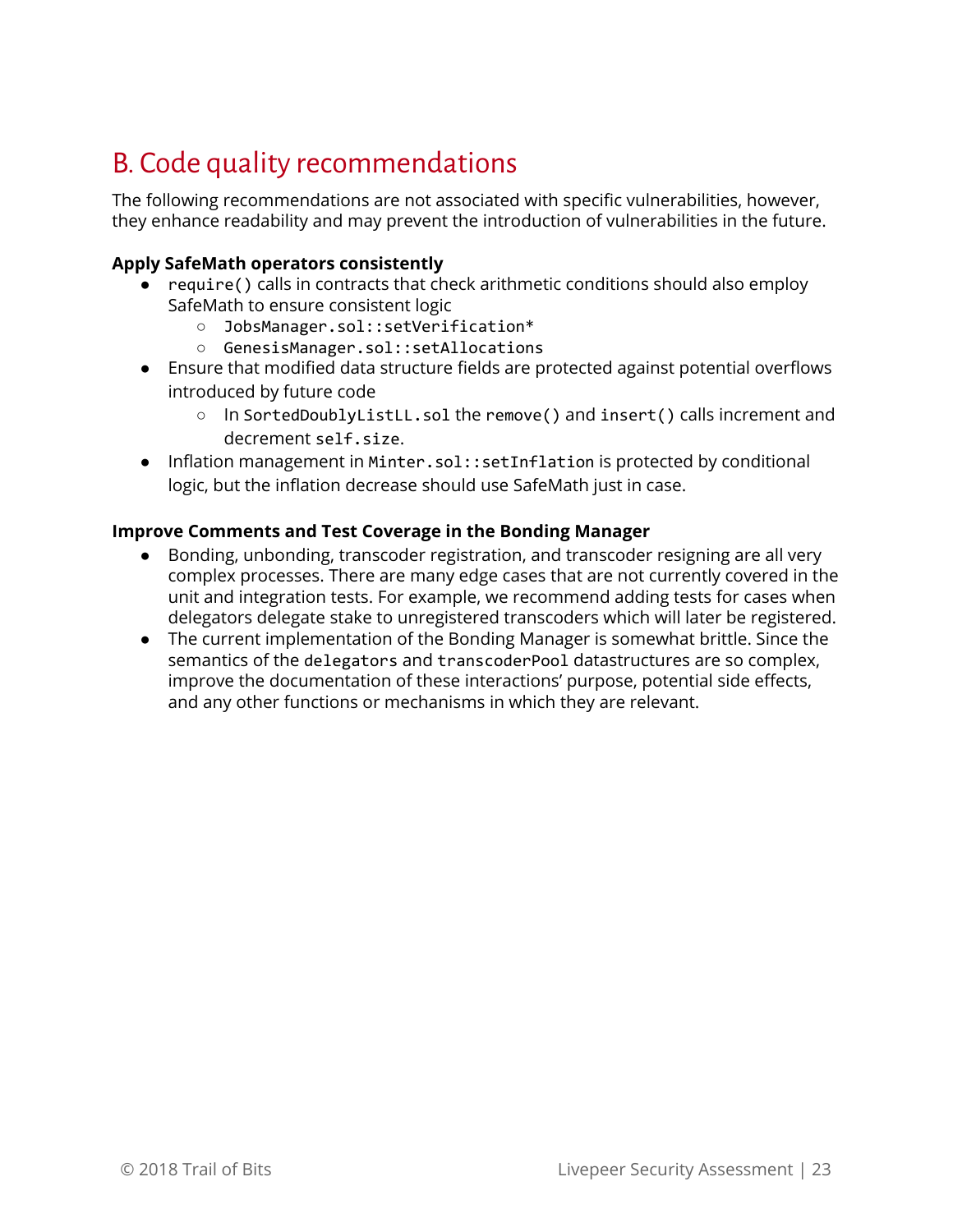# <span id="page-23-0"></span>C. Slither

Trail of Bits has included our Solidity static analyzer, Slither, with this report. Slither works on the Abstract Syntax Tree (AST) generated by the Solidity compiler and detects some of the most common smart contract security issues, including:

- The lack of a constructor
- The presence of unprotected functions
- Uninitialized variables
- Unused variables
- Functions declared as constant that change the state
- Deletion of a structure containing a mapping

Slither is an unsound static analyzer and may report false positives. The lack of proper support for inheritance and some object types (such as arrays) may lead to false positives.

#### <span id="page-23-1"></span>Usage

Launch the analysis on the Soldity file:

\$ python /path/to/slither.py file.sol

Ensure that import dependencies and libraries, such as OpenZepplin, can be found by the solc compiler in the same directory.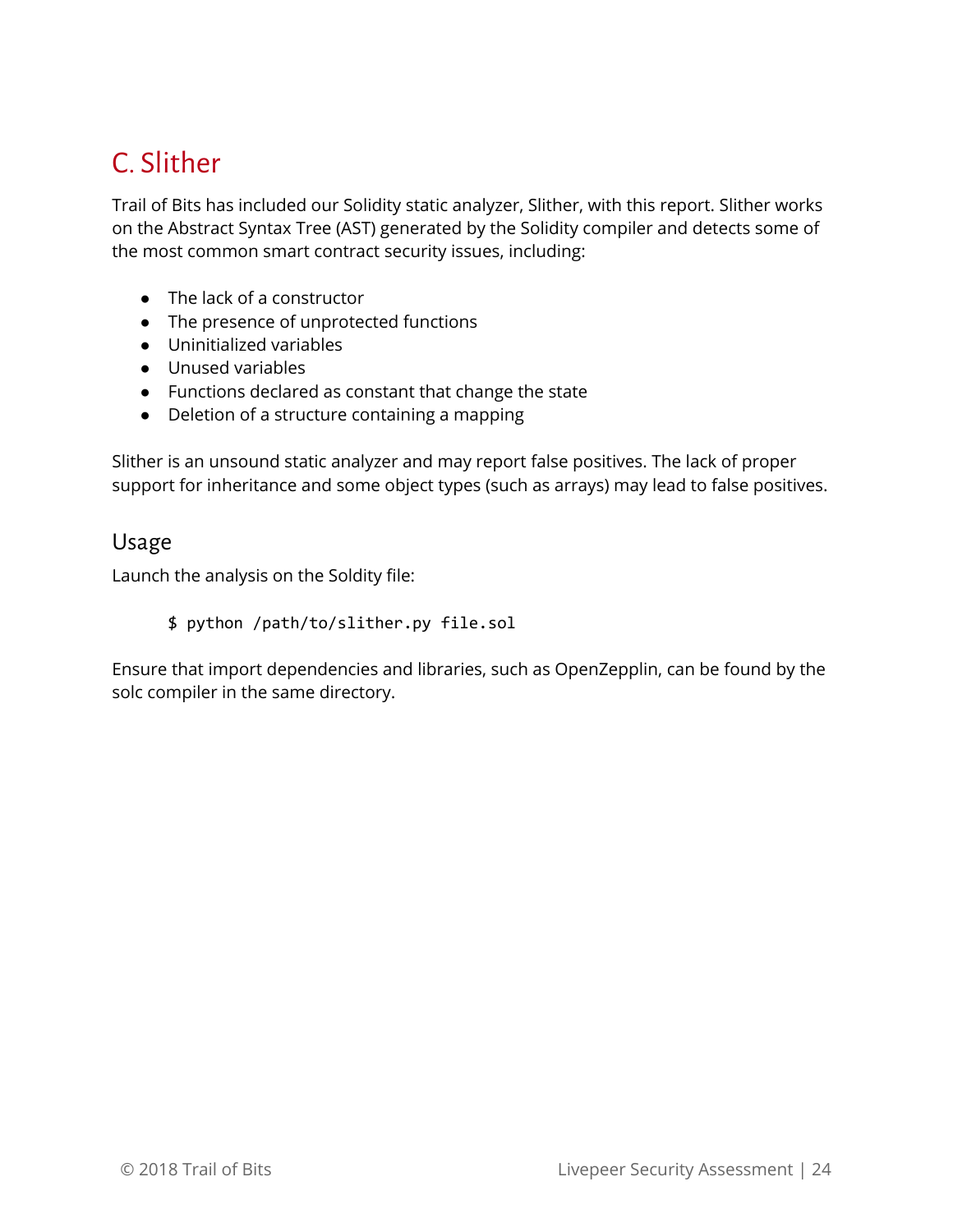# <span id="page-24-0"></span>D. Storage mapping deletion pattern in SortedDoublyLL

The Linked List implementation included in the utility libraries is the data structure in charge of managing candidate and reserve transcoder pool members. This implementation enforces the pool's size. This protects against edge cases that involve a mismatch in reported size and actual size of the list. However, it means that the only solution to decreasing pool size is to create a new one.

If multiple transcoder pools are used in the future, then storing this data in an array of structures could lead to a situation where a Data struct entry is deleted but the underlying Node mappings remain.

The following code demonstrates a scenario where old mappings from a deleted transcoder pool are included in new one:

```
// Information for a node in the list
      struct Node {
               uint256 key;
               address nextId;
               address prevId;
      }
       // Information for the list
      struct Data {
               address head;
               address tail;
               uint256 maxSize;
               uint256 size;
        mapping (address => Node) nodes;
      }
Data first_pool;
Data second_pool;
Data third_pool
Data[] data_list;
data_list.push(first_pool);
data_list.push(second_pool);
delete data_list[0];
Data_list[0] = third_pool;
```
*Figure 4: third\_pool replaces first\_pool but the underlying mappings will not get deleted*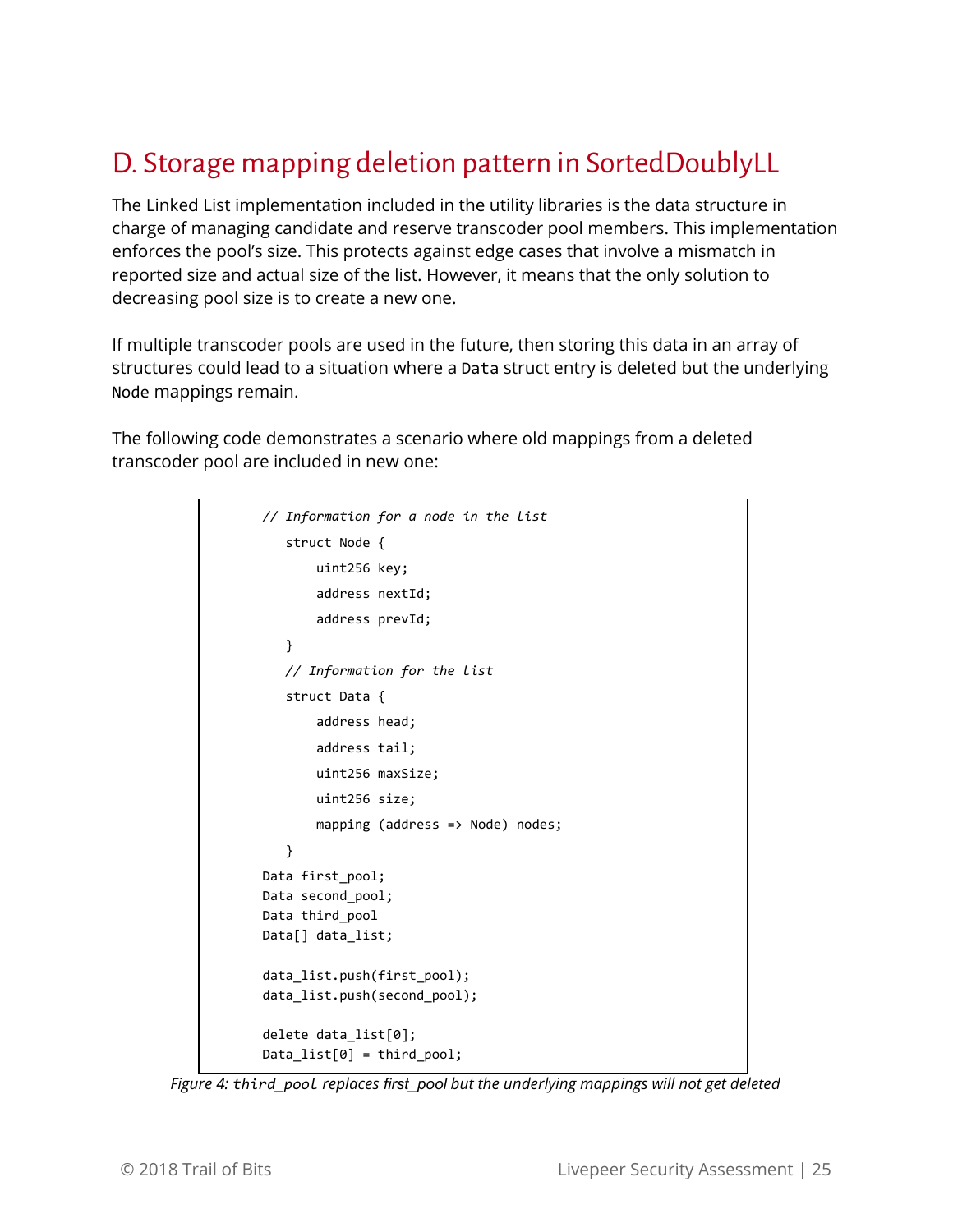The Solidity [documentation](http://solidity.readthedocs.io/en/develop/types.html?highlight=delete#delete) states that:

*delete has no effect on whole mappings (as the keys of mappings may be arbitrary and are generally unknown). So if you delete a struct, it will reset all members that are not mappings and also recurse into the members unless they are mappings.*

As result, all the node information for addresses - >Nodes persists. Since many checks use key, prevId, and nextId, it may be possible to massage the internal storage structures by reusing "deleted" space to create a pool that favors adversarial transcoders. For example, this pattern is exhibited in contains(), which checks if node.key  $> 0$  to determine if the linked list contains that entry. Since deleting the original structure does not recursively delete these fields, the linked list will erroneously report that it contains the node.

In order to effectively address this issue, ensure that calls to non-existent pools are reverted. In the long term, ensure that unit tests exhaustively check that underlying storage data is consistent with deletion logic.